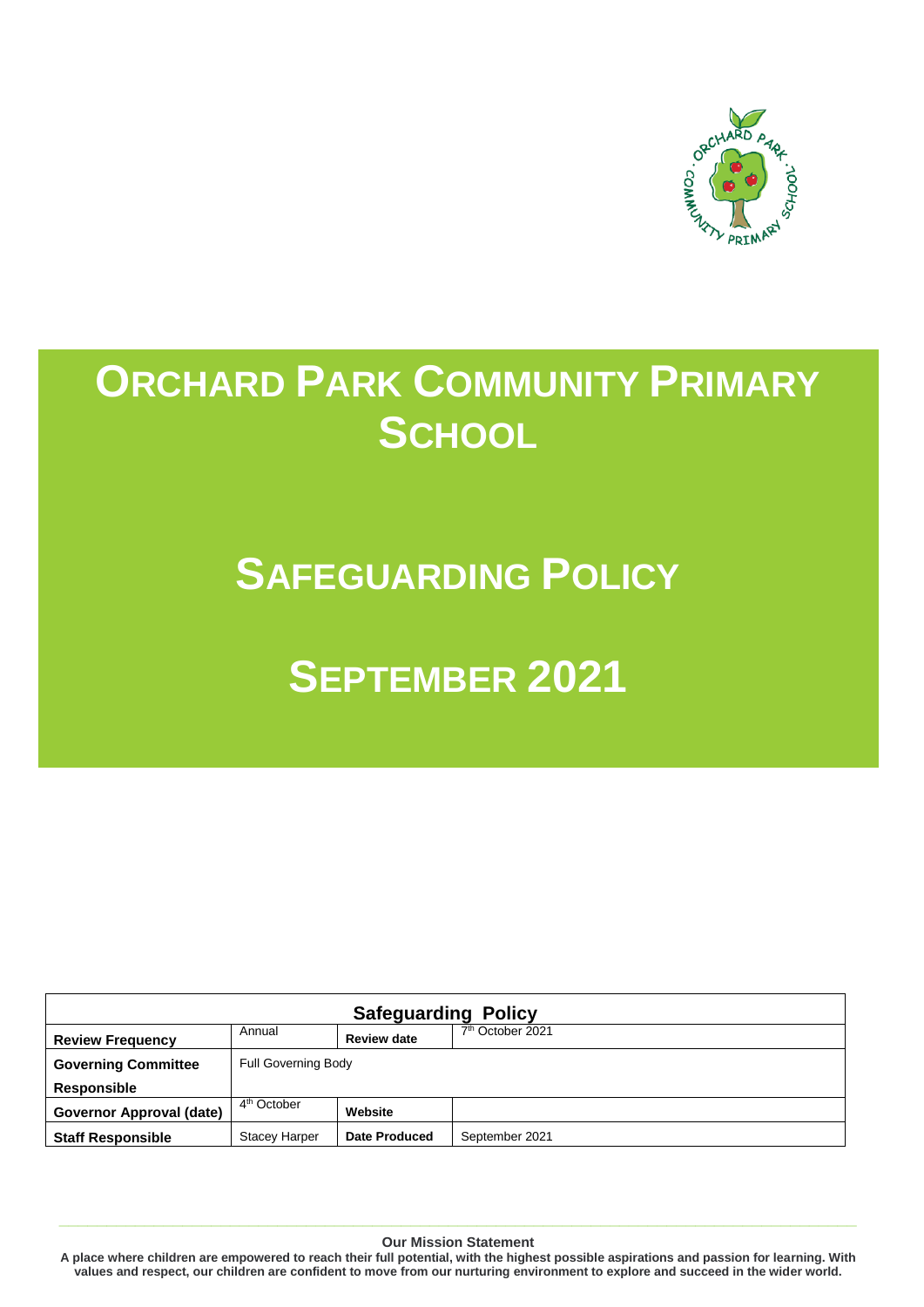Orchard Park Community Primary School fully recognises the responsibility it has under section the 157/175 Education Act 2002 to have arrangements in place to safeguard and promote the welfare of children.

This responsibility is more fully explained in the statutory guidance for schools and colleges "Keeping Children Safe in Education" (September 2021). All staff must be made aware of their duties and responsibilities under part one of this document.

Staff should read the above document together with 'Annex B' of 'Keeping Children Safe in Education', 2021 and 'What to do if you're worried a child is being abused: Advice for practitioners' (March 2015) if they are working directly with children. For those staff who do not work directly with children or where English is a second language, Annex A can be issued instead but this is a matter for the school/college to decide.

Through their day-to-day contact with pupils and direct work with families all staff in school have a responsibility to:

- Identify concerns early to prevent them from escalating
- Provide a safe environment in which children can learn
- Identify children who may benefit from early help
- Know what to do if a child tells them he/she is being abused or neglected  $\Box$  Follow the referral process if they have a concern

This policy sets out how the school's governing body discharges its statutory responsibilities relating to safeguarding and promoting the welfare of children who are pupils at the school.

Our policy applies to all staff, paid and unpaid, working in the school including governors. Teaching assistants, mid-day supervisors, office staff as well as teachers can be the first point of disclosure for a child. Concerned parents/carers may also contact the school and its governors.

It is consistent with the Safeguarding Children Partnership Board procedures.

## **There are four main elements to our policy:**

**PREVENTION** through the teaching and pastoral support offered to pupils and the creation and maintenance of a whole school protective ethos.

**PROCEDURES** for identifying and reporting cases, or suspected cases, of abuse. The definitions of the four categories of abuse are attached (see Appendix A)

**SUPPORTING CHILDREN** particularly those who may have been abused or witnessed violence towards others.

## **PREVENTING UNSUITABLE PEOPLE WORKING WITH CHILDREN**

Processes are followed to ensure that those who are unsuitable to work with children are not employed.

This policy is available to parents on request and is on the school website.

## **1.0 PREVENTION**

- 1.1 We recognise that high self-esteem, confidence, supportive friends and good lines of communication with a trusted adult help to protect children.
- 1.2 The school will therefore:
	- 1.2.1 Establish and maintain an environment where children feel safe including in a digital context and are encouraged to talk and are listened to
	- 1.2.2 Ensure children know that there are adults in the school whom they can approach if they are worried or in difficulty and their concerns will be taken seriously and acted upon as appropriate

**A place where children are empowered to reach their full potential, with the highest possible aspirations and passion for learning. With values and respect, our children are confident to move from our nurturing environment to explore and succeed in the wider world.**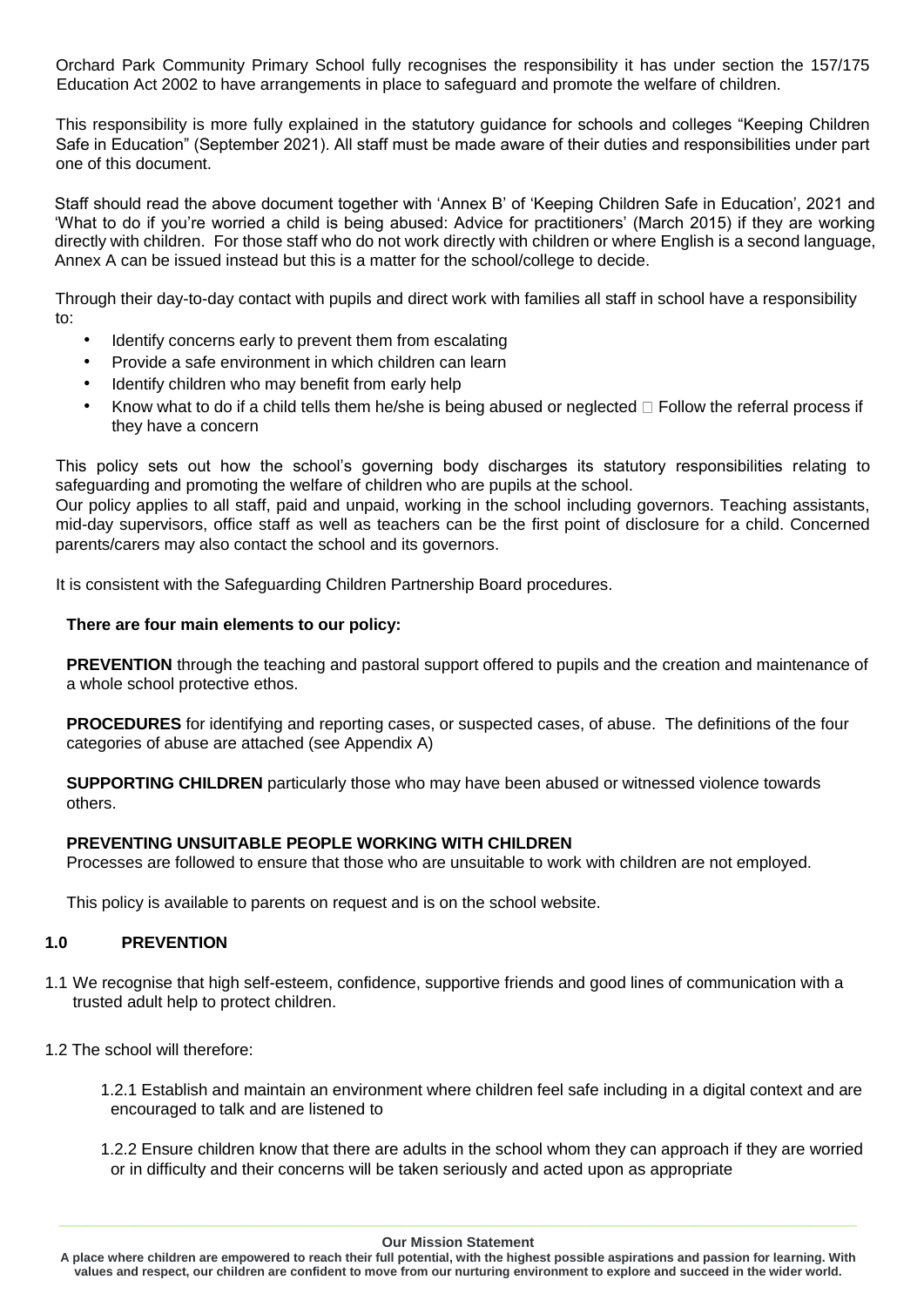- 1.2.3 Incorporate into the curriculum, activities and opportunities which equip children with the skills they need to stay safer from abuse in all contexts, including:
	- How to recognise if family relationships are making them feel unhappy or unsafe and how to seek help or advice from others if needed.
	- How to recognise who to trust and who not to trust, how to judge when a friendship is making them feel unhappy or uncomfortable and how to seek help or advice from others, if needed.
	- The importance of permission-seeking and giving in relationships with friends, peers and adults.
	- That some people behave differently online, including by pretending to be someone they are not.
	- The rules and principles for keeping safe online, how to recognise risks, harmful context and contact and how to report them.
	- How to critically consider their online friendships and sources of information including awareness of the risks associated with people they have never met.
	- About the concept of privacy and the implications of it for both children and adults; including that it is not always right to keep secrets if they relate to being safe.
	- That each person's body belongs to them, and the differences between appropriate and inappropriate or unsafe physical, and other, contact.
	- How to respond safely and appropriately to adults they may encounter (in all contexts, including online) whom they do not know.
	- How to recognise and report feelings of being unsafe or feeling bad about any adult.
	- How to ask for advice or help for themselves or others, and to keep trying until they are heard.
	- How to report concerns or abuse, and the vocabulary and confidence needed to do so.
	- Where to get advice e.g. family, school and/or other sources.
- 1.2.4 Include in the curriculum activities and opportunities which equip children with the skills they need to stay safer from abuse both in the real and the virtual world and information about who to turn to for help

1.2.5 Include in the curriculum material which will help children develop realistic attitudes to the responsibilities of adult life, particularly with regard to child care and parenting skills

1.2.6 We use PHSE - Healthy and Safer Lifestyles Unit from the Cambridgeshire PSHE Service Personal Development Programme. This Unit reinforces essential skills for every child. Self-esteem and confidence building, thinking independently and making assessments of risk based on their own judgements are encouraged throughout the Unit.

## **1.3 Prevention of Peer on Peer Abuse**

We recognise that peer on peer abuse can manifest itself in many ways. This can include but is not limited to: bullying, cyberbullying, sexual violence, sexual harassment, being coerced to send sexual images (sexting), teenage relationship abuse, physical abuse and up skirting (part of the Voyeurism (Offences) Act, April 2019).

1.3.1 **All** forms of peer on peer abuse are unacceptable and will be taken seriously.

The school will therefore:

- 1.3.2 Create a whole school protective ethos in which peer on peer abuse, including sexual violence and sexual harassment will not be tolerated.
- 1.3.3 Provide training for staff about recognising and responding to peer on peer abuse, including raising awareness of the gendered nature of peer abuse, with girls more likely to be victims and boys perpetrators.
- 1.3.4 Ensure that staff do not dismiss instances of peer on peer abuse, including sexual violence and sexual harassment as an inevitable part of growing up.

**A place where children are empowered to reach their full potential, with the highest possible aspirations and passion for learning. With values and respect, our children are confident to move from our nurturing environment to explore and succeed in the wider world.**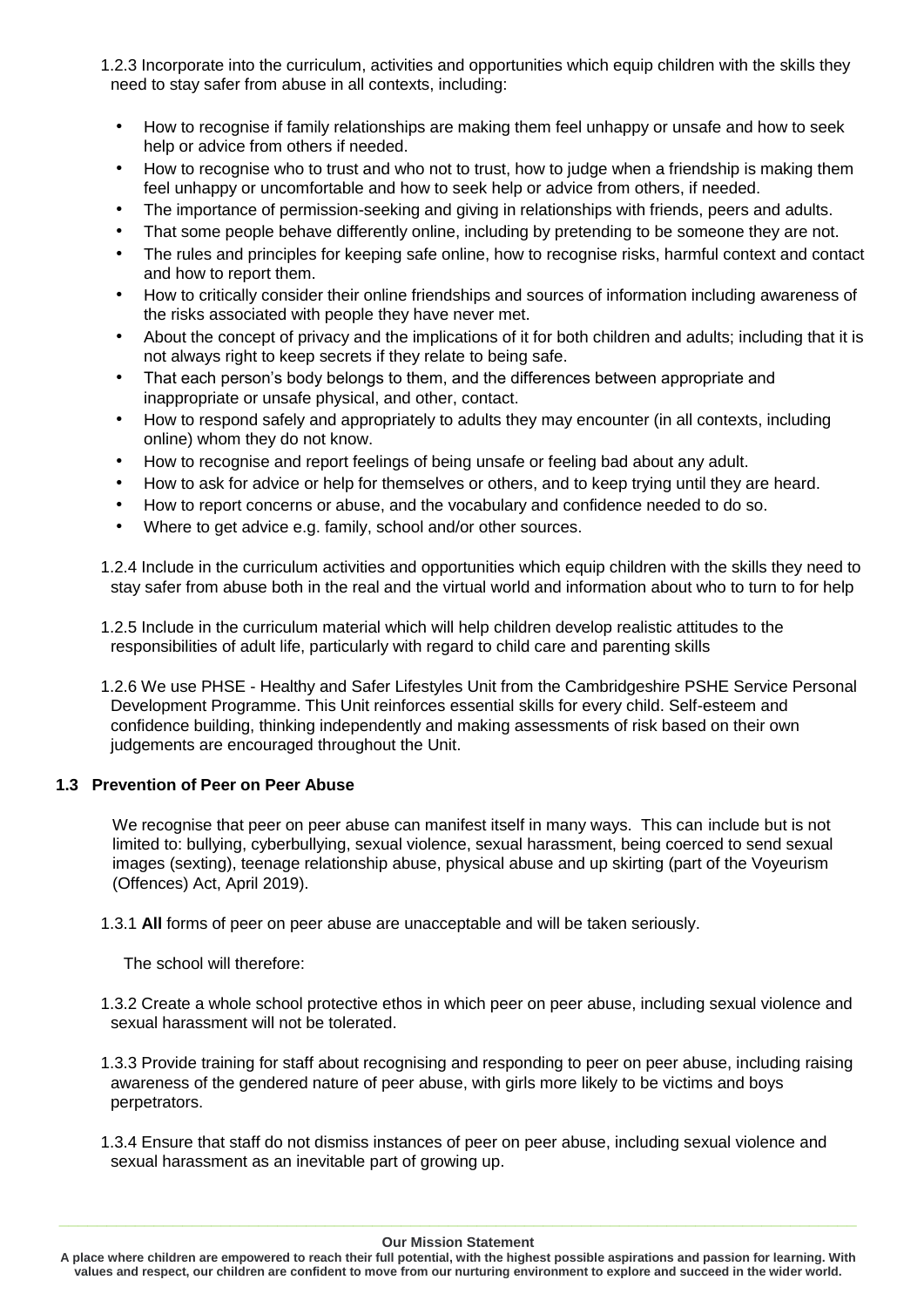- 1.3.5 Include within the curriculum, information and materials that support children in keeping themselves safe from abuse, including abuse from their peers and online.
- 1.3.6 Provide high quality Relationship and Sex Education (RSE), including teaching about consent.

Ensure that staff members follow the procedures outlined in this policy when they become aware of peer on peer abuse

## **2.0 PROCEDURES**

2.1 We will follow the procedures set out in the Cambridgeshire and Peterborough Safeguarding Children Partnership Board 'Inter-Agency Procedures'. A copy of these procedures can be found on their website: <http://www.safeguardingcambspeterborough.org.uk/children-board/>

**2.2.1 The Designated Safeguarding Lead for Child Protection is:** Mrs Cara Gilhart – (Inclusion & Wellbeing Lead)

**2.2.2 The following members of staff have also received the Designated Safeguarding Lead training:**  Miss Stacey Harper

## **2.2.3 The nominated governor for Safeguarding and Child Protection is: TBC**

## **2.3 The Governing Body will:**

- 2.3.1 Appoint a senior member of staff, from the leadership team, to the role of Designated Safeguarding Lead (DSL). The DSL will take lead responsibility for safeguarding and child protection. Whilst the activities of the DSL can be delegated to appropriately trained deputies, (Deputy Designated Safeguarding Lead, DDSL), the lead responsibility for safeguarding and child protection remains with the DSL and cannot be delegated.
- 2.3.2 Ensure that the role of DSL and DDSL is explicit in the role holder's job description
- 2.3.3 Ensure that the DSL has the appropriate status and authority within the school to carry out the duties of the post. Give the DSL the time, funding, training, resources and support to provide advice and support to other staff on child welfare and child protection matters. (See 'Keeping Children Safe in Education, 2021, Annex C) Ensure that

the DSL and deputies have undertaken the two day training provided by the Education Child Protection Service and that this training is updated **at least every two years.**

- 2.3.4 Ensure that in addition to the formal training set out above, the DSL and DPs refresh their knowledge and skills e.g. via bulletins, meetings or further reading **at least annually**.
- 2.3.5 Ensure that every member of staff, paid and unpaid, and the governing body knows who the Designated Safeguarding Leads and Deputies are and the procedures for passing on concerns from the **point of induction**.

Upon appointment, all staff are:

- Provided with a 'log on' to 'myconcerns'
- Provided with the safeguarding policy and other policies relating to keeping children safe.
- Provided with a copy of Annex B of Keeping Children Safe in Education (September 2021) and "What to do if you're worried a child is being abused: Advice for practitioners" (March, 2015).
- Required to sign that they have read all given documentation
- Required to log concerns immediately, flagging them as urgent when required.
- Required to talk to the DSL and/or DPs immediately when there are high concerns.
- Required to ask questions on any areas of uncertainty in relation to any safeguarding procedures and protocols.

**A place where children are empowered to reach their full potential, with the highest possible aspirations and passion for learning. With values and respect, our children are confident to move from our nurturing environment to explore and succeed in the wider world.**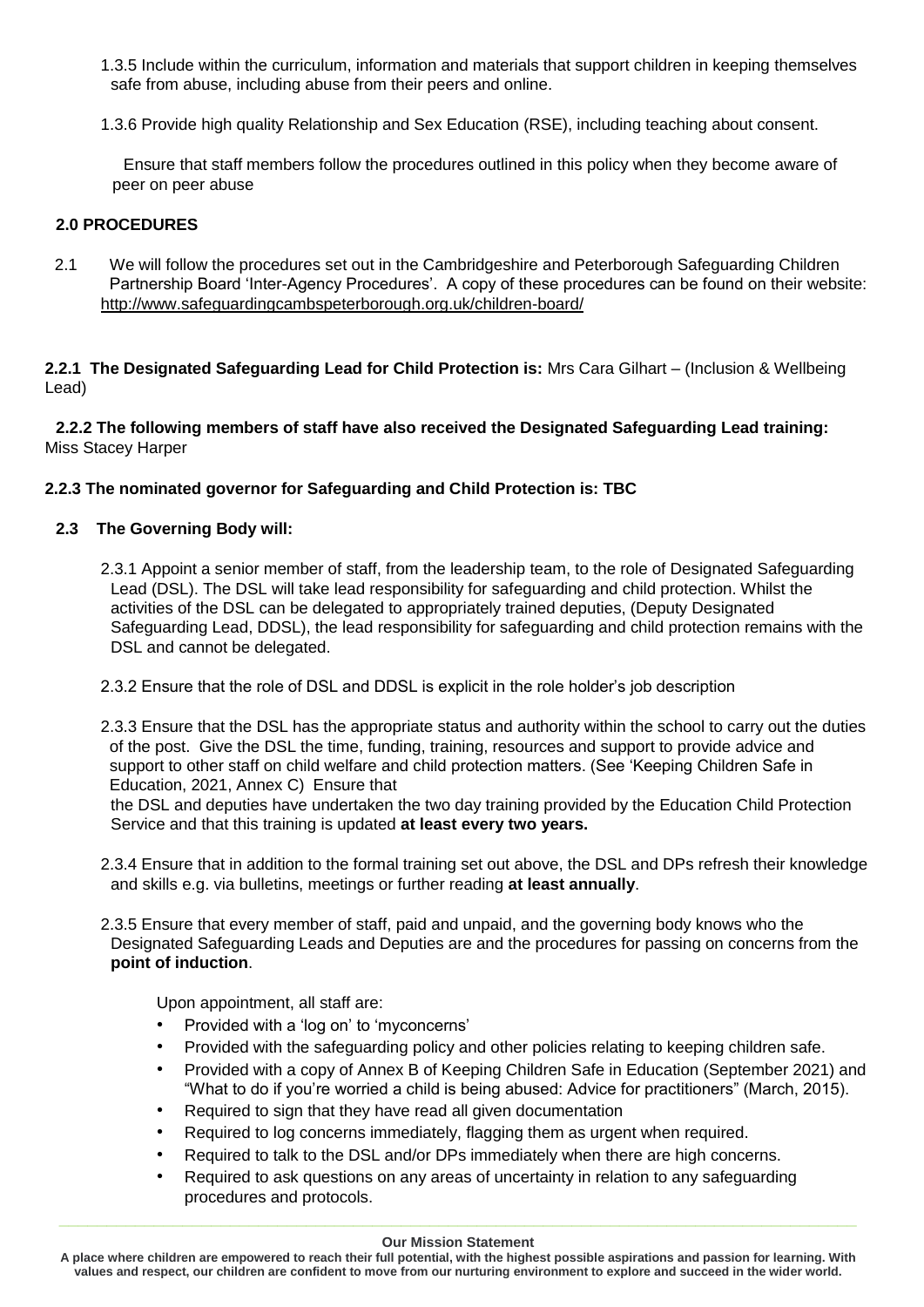2.3.6 Ensure that the DSL or DDSL are always available (during school hours, during term time) to discuss any safeguarding concerns and that all staff are clear upon the course of action they must take if in exceptional circumstances the DSL and DPs are not available:

At Orchard Park Community Primary School, the DSL is always contactable via telephone and email and one of the two DPs remain onsite to respond to any rising concerns. If in an exceptional circumstance the DSL and the DDSL's were offsite, then an Assistant Headteacher must be informed of any concerns raised so that these can dealt with immediately.

*Keeping Children Safe in Education 2021, page 17, paragraph 5, states "…this should not delay appropriate action being taken".)*

- 2.3.7 Liaise with the three safeguarding partners (Local Authority, clinical commissioning group and police) as appropriate and work with other agencies in line with Working Together to Safeguard Children, 2018.
- 2.3.8 Nominate a governor for safeguarding and child protection who has undertaken appropriate training.

2.3.8 Ensure every member of staff and every governor knows:

- the name of the designated safeguarding leads/deputies and their role;
- how to identify the signs of abuse and neglect;
- how to pass on and record concerns about a pupil;
- that they have an individual responsibility to be alert to the signs and indicators of abuse; and for referring safeguarding concerns to the DSL/ DDSL;
- that they have a responsibility to provide a safe environment in which children can learn;
- where to find the Inter Agency Procedures on the Safeguarding Children Partnership Board website.
- their role in the early help process;
- the process for making referrals to children's social care.
- the safeguarding response to children who go missing in education.
- 2.3.9 Ensure all staff members undergo safeguarding and child protection training at induction. Ensure that staff training is regularly updated and that in addition to this training all staff members receive regular safeguarding and child protection updates as required **but at least annually.**
- 2.3.10 Ensure that all staff, paid and unpaid, recognise their duty and feel able to raise concerns about poor or unsafe practice in regard to children and that such concerns are addressed sensitively and effectively in a timely manner in accordance with agreed whistle-blowing policies.
- 2.3.11 Ensure that parents are informed of the responsibility placed on the school and staff in relation to child protection by setting out these duties in the school via the school website and a poster within the school reception area.

2.3.12 Ensure that this policy is available publicly on; [http://www.orchardparkprimary.co.uk](http://www.orchardparkprimary.co.uk/)

2. 2.3.13 Promote educational outcomes by sharing information about welfare, safeguarding and child protection issues that children who have or have had a social worker are experiencing with teachers and school and leadership staff.

2.3.14 Where pupils are educated off site or in alternative provision, the school and the provider will have clear procedures about managing safeguarding concerns between the two agencies. Written confirmation that the alternative provider has carried out appropriate safeguarding checks on individuals working at the establishment will be sought by the school.

#### **Our Mission Statement**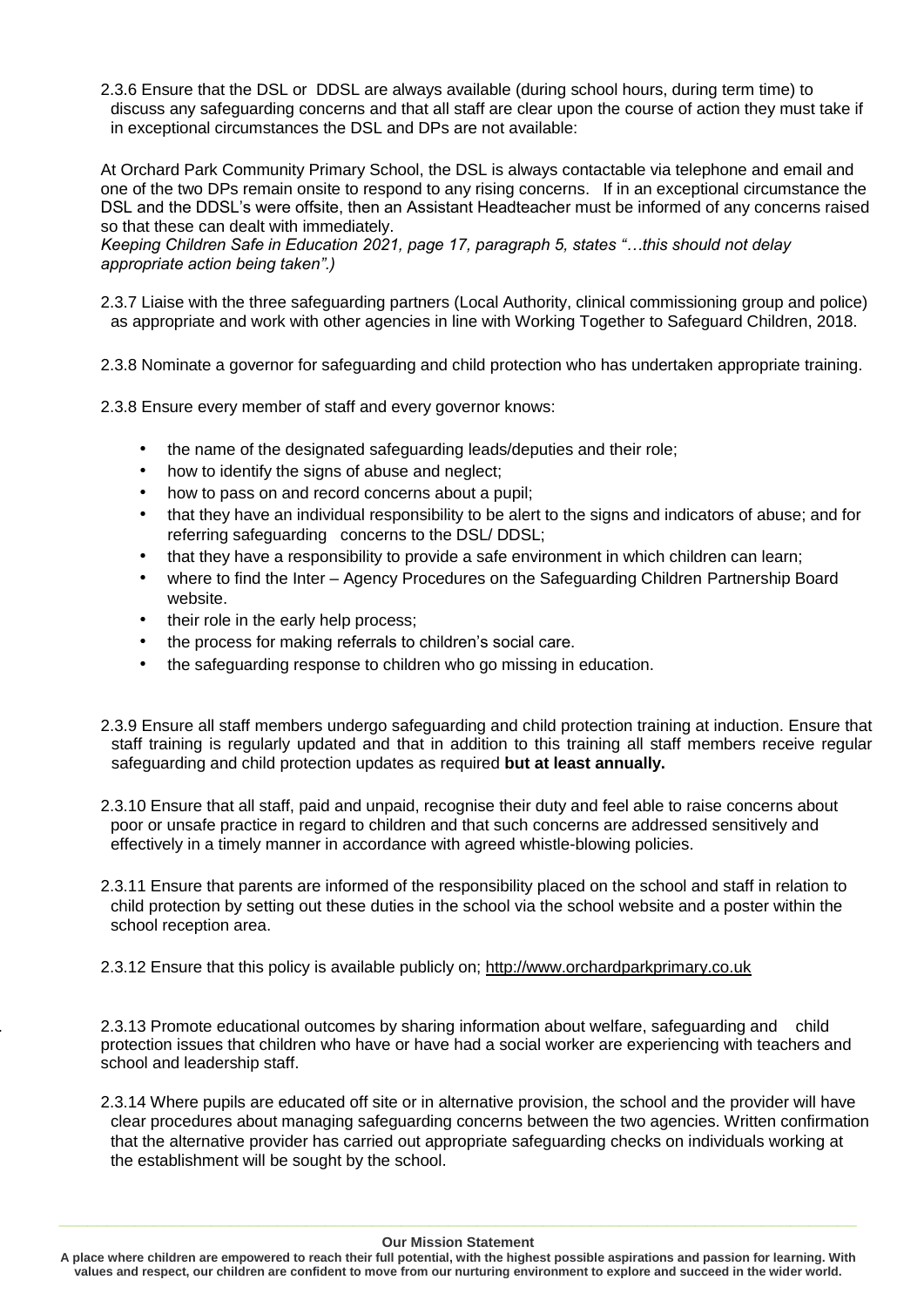## 2.4 **Liaison with Other Agencies**

The school will:

2.4.1 Work to develop effective links with relevant services to promote the safety and welfare of all pupils

2.4.2 Co-operate as required, in line with Working Together to Safeguard Children (July 2018), with key agencies in their enquiries regarding child protection matters including attendance and providing written reports at child protection conferences and core groups

2.5.3 Notify the relevant Social Care Unit immediately if:

- it should have to exclude a pupil who is subject to a Child Protection Plan (whether fixed term or permanently);
- there is an unexplained absence of a pupil who is subject to a Child Protection Plan  $\Box$  there is any change in circumstances to a pupil who is subject to a Child Protection Plan

2.5.4 When a pupil who is subject to a child protection plan leaves, information will be transferred to the new school immediately. The Child Protection Chair and Social Work Unit will also be informed.

## **2.5 Record Keeping**

The school will:

2.5.1 Keep clear, detailed, accurate, written records of concerns about children (noting the date, event and action taken), even where there is no need to refer the matter to Social Care immediately.

2.5.2 All concerns, discussions and decisions made, and the reasons for those decisions, should be recorded in writing. It is good practice to keep concerns and referrals in a separate safeguarding file for each child.

- 2.5.3 Records should include:
	- a clear and comprehensive summary of the concern;
	- details of how the concern was followed up and resolved;
	- a note of any action taken, decisions reached and the outcome.
- 2.5.2 Ensure all records are kept securely, separate from the main pupil file, and in a locked location and Electronic records are stored on an identified, purpose-built, secure platform ( MyConcern )
- 2.5.3 Ensure all relevant child protection records are sent to the receiving school or establishment when a pupil moves schools within five days, in accordance with 'Keeping Children Safe in Education, 2021, (page 148) ' and the 'Education Child Protection Record Keeping Guidance'. The DSL will consider whether it would be appropriate to share information with the new school/college in advance of a child leaving.
- 2.5.4 Make parents aware that such records exist except where to do so would place the child at risk of harm.
- 2.5.5 All actions and decisions will be led by what is considered to be the best interest of the child.

## 2.6 **Confidentiality and information sharing**

Information about children and their families is defined as 'special category data', i.e. information that identifies a living individual. Collection, storage and sharing of personal data is governed by the UK General Data Protection Regulations (UK GDPR) and the Data Protection Act 2018.

**A place where children are empowered to reach their full potential, with the highest possible aspirations and passion for learning. With values and respect, our children are confident to move from our nurturing environment to explore and succeed in the wider world.**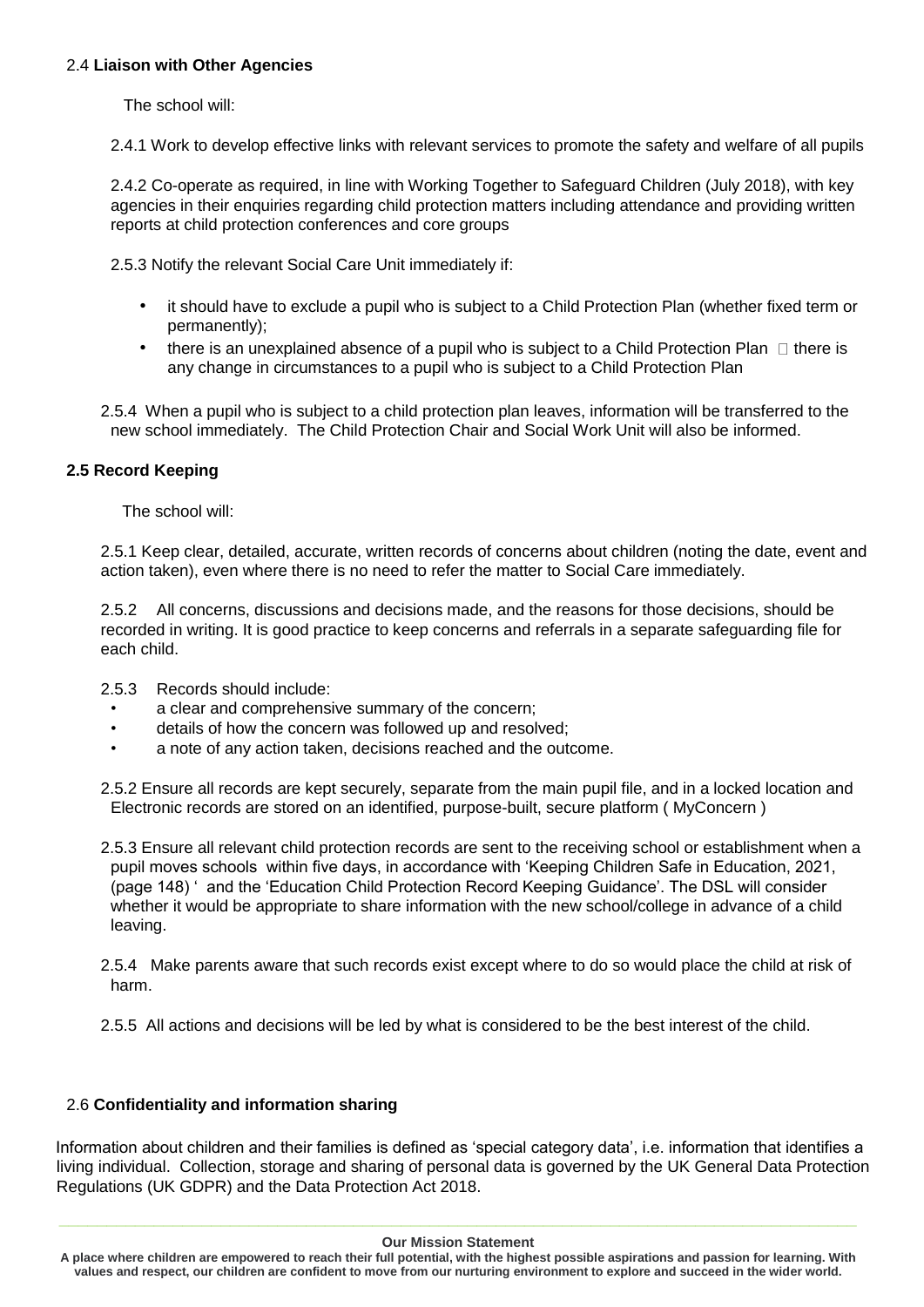2.6.1 The Data Protection Act 2018 does not prevent school staff from sharing information with relevant agencies, where that information may help to protect a child.

The school will:

- 2.6.2 Ensure staff and volunteers adhere to confidentiality protocols and that information is shared appropriately.
- 2.6.3 Ensure staff are aware that they have a professional responsibility to share information with other agencies in order to safeguard children, (as set out in 'Information sharing; Advice for practitioners providing safeguarding services to children, young people, parents and carers,' DfE, July 2018).
- 2.6.4 Ensure that if a member of staff receives a Subject Access Request (under the Data Protection Act 2018) from a pupil or parent they will refer the request to the DSL or Headteacher.
- 2.6.5 Ensure staff are clear with children that they cannot promise to keep secrets.

The Designated Safeguarding Lead/Deputies will:

- 2.6.6 Disclose information about a pupil to other members of staff on a 'need to know' basis. Parental consent may be required.
- 2.6.7 Aim to gain consent to share information and be mindful of situations where to do so would place a child at increased risk of harm. Information may be shared without consent if a person believes that there is good reason to do so, and that the sharing of information will enhance the safeguarding of a child in a timely manner.
- 2.6.8 Record when decisions are made to share or withhold information, who information has been shared with and why. (See 'Working Together to Safeguard Children,' July 2018)
- 2.6.9 In cases where the 'serious harm test' is met, schools must withhold providing the data in compliance with schools' obligations under the Data Protection Act 2018 and the GDPR. Where in doubt schools should seek independent legal advice.
- 2.6.10 Seek advice about confidentiality from outside agencies if required. (See 'Information sharing; Advice for practitioners providing safeguarding services to children, young people, parents and carers,' DfE, July 2018).

## 2.7 **Communication with Parents/Carers**

The school will:

- 2.7.1 Ensure that parents/carers are informed of the responsibility placed on the school and staff in relation to child protection by setting out its duties on the school website.
- 2.7.2 Undertake appropriate discussion with parents/carers prior to involvement of another agency, unless the circumstances preclude this action.

*Discuss with Children's Social Care if the school/college believes that notifying parents could place the child or another person at immediate risk of harm or prejudice the prevention or detection of crime. [Further guidance on this can be found in the Effective Support for Children and Families in Cambridgeshire and Peterborough].* 

2.7.3 Seek advice from Social Care if the school believes that notifying parents could increase the risk of harm to the child. Particular circumstances where parents **may not** be informed include any disclosure

**A place where children are empowered to reach their full potential, with the highest possible aspirations and passion for learning. With values and respect, our children are confident to move from our nurturing environment to explore and succeed in the wider world.**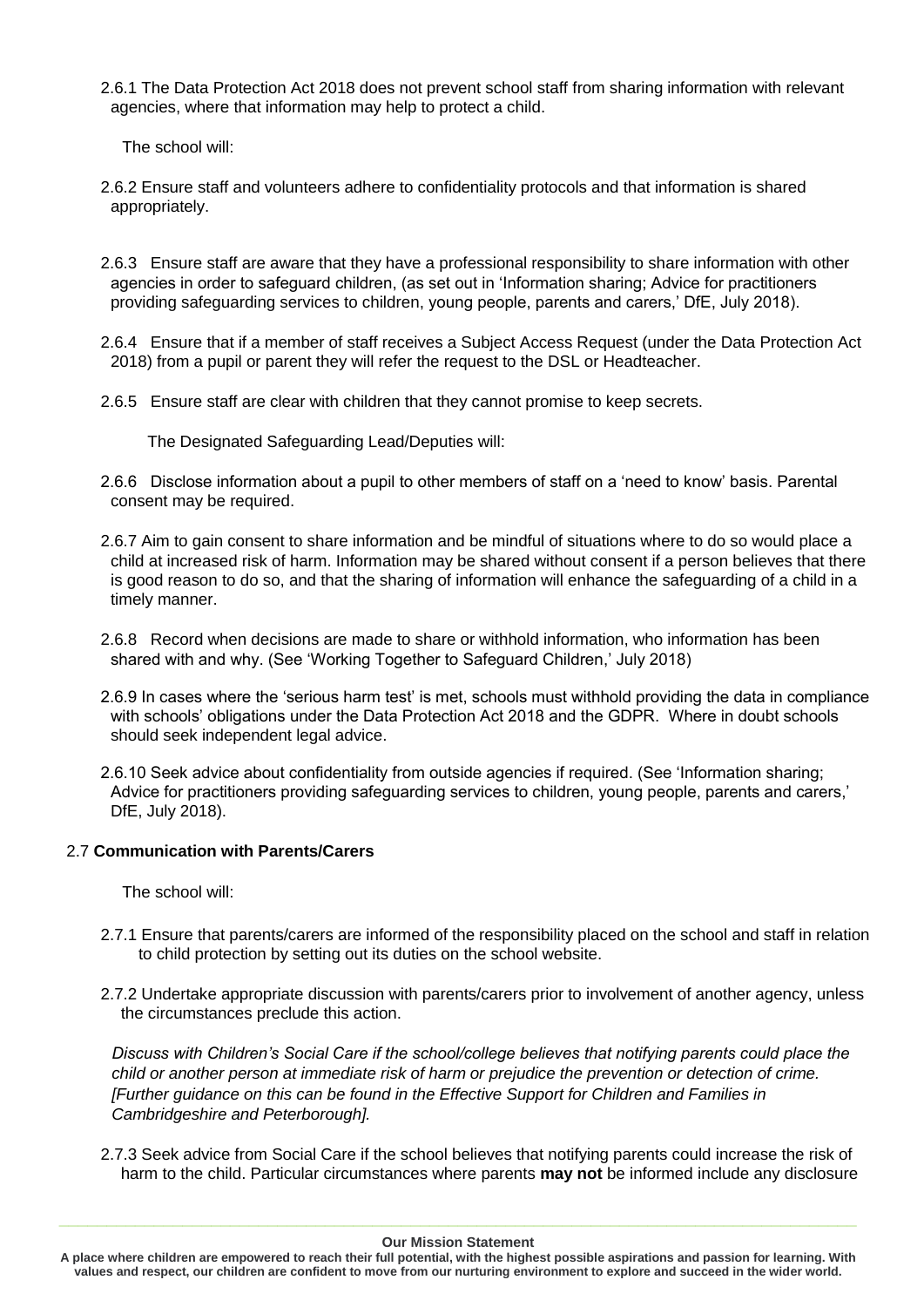of sexual abuse or physical abuse where the child has an injury or where it may lead to the loss of evidence.

2.7.4 Record what discussions have taken place with parents or if a decision has been made not to discuss it with parents, record the reasons why. Records may subsequently be disclosable to relevant partner agencies if Child Protection proceedings commence, (see 2.6.1)

## **2.8 Peer on Peer Abuse**

We recognise that peer on peer abuse can manifest itself in many ways. This can include but is not limited to: bullying (including cyberbullying, prejudice-based and discriminatory bullying); abuse within intimate partner relationships; physical abuse such as hitting, kicking, shaking, biting, hair pulling, or otherwise causing physical harm; sexual violence and sexual harassment; consensual and non-consensual sharing of nudes and semi-nudes images and/or videos; causing someone to engage in sexual activity without consent, such as forcing someone to strip, touch themselves sexually, or to engage in sexual activity with a third party; upskirting part of the Voyeurism (Offences) Act, April 2019) and initiation/ hazing type violence and rituals. Addressing inappropriate behaviour (even if it appears to be relatively innocuous) can be an important intervention that helps prevent problematic, abusive and/or violent behaviour in the future.

2.8.1 All forms of peer on peer abuse are unacceptable and will be taken seriously.

The school will therefore:

- Create a whole school protective ethos in which peer on peer abuse, including sexual violence and sexual harassment will not be tolerated.
- Provide training for staff about recognising and responding to peer on peer abuse, including raising awareness of the gendered nature of peer abuse, with girls more likely to be victims and boys perpetrators.
- Ensure that staff do not dismiss instances of peer on peer abuse, including sexual violence and sexual harassment as an inevitable part of growing up.
- Include within the curriculum, information and materials that support children in keeping themselves safe from abuse, including abuse from their peers and online.
- Provide high quality Relationship and Sex Education (RSE) and/or enrichment programmes including teaching about consent.
- Ensure that staff members follow the procedures outlined in this policy when they become aware of peer on peer abuse.
- Staff should be aware that some groups are potentially more at risk. Evidence shows girls, children with special educational needs and disabilities (SEND) and LGBT children are at greater risk.

## **2.9 Dealing with Sexual Violence and Sexual Harassment between children**

2.9.1 Sexual violence and sexual harassment can occur between two children of any age and sex primary to secondary stage and into colleges. It can also occur online. It can also occur through a group of children sexually assaulting or sexually harassing a single child or group of children.

Children who are victims of sexual violence and sexual harassment will likely find the experience stressful and distressing. This will, in all likelihood, adversely affect their educational attainment and will be exacerbated if the alleged perpetrator(s) attends the same school or college. Sexual violence and sexual harassment exist on a continuum and may overlap, they can occur online and face to face (both physically and verbally) and are never acceptable.

**A place where children are empowered to reach their full potential, with the highest possible aspirations and passion for learning. With values and respect, our children are confident to move from our nurturing environment to explore and succeed in the wider world.**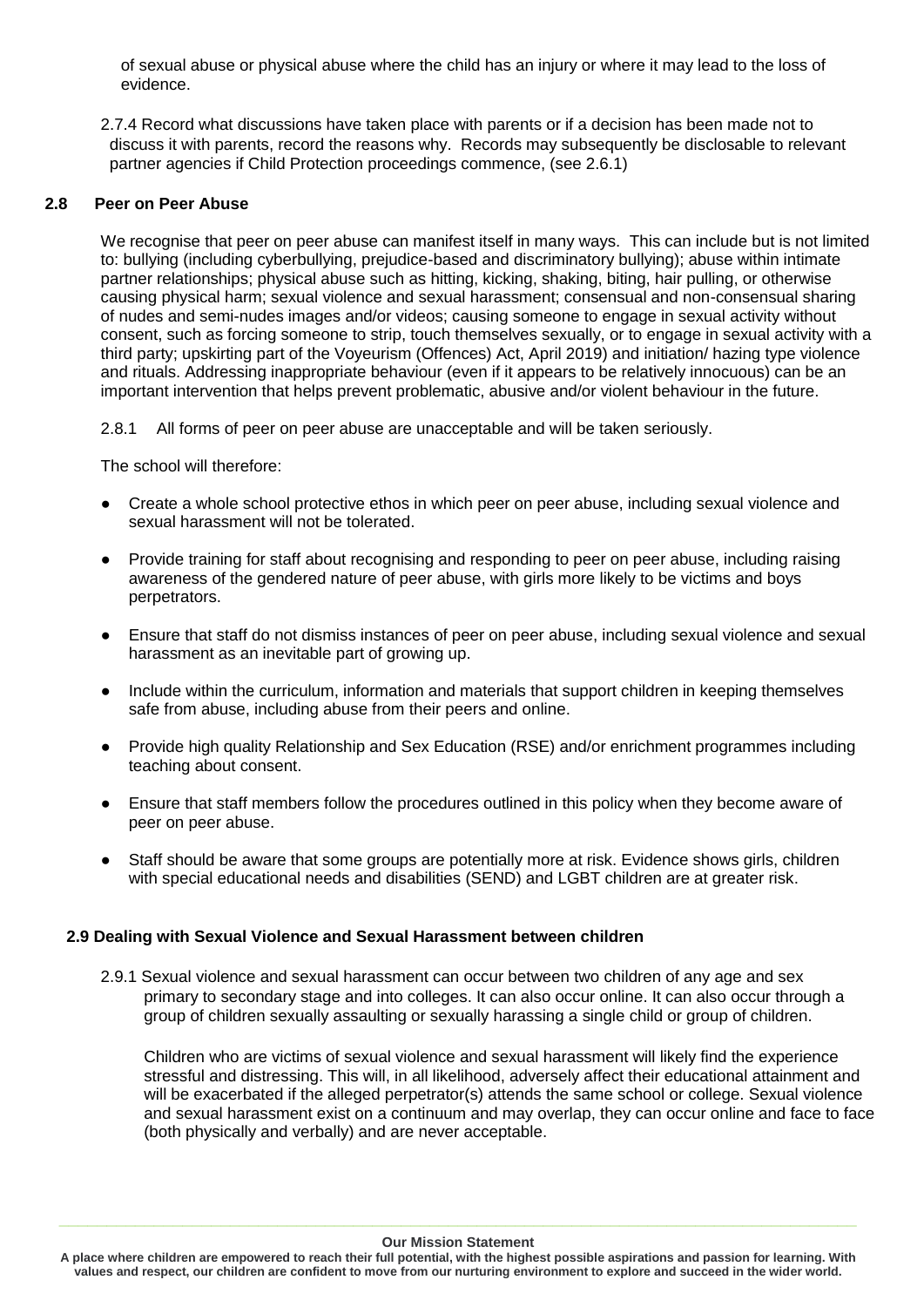The school recognise that sexual violence and sexual harassment can occur between two children of any age and sex. Sexual violence may include rape, assault by penetration or sexual assault. Sexual harassment refers to 'unwanted conduct of a sexual nature', such as sexual comments, sexual taunting or physical behaviour such as deliberately brushing against someone. Online sexual harassment may include non-consensual sharing of sexual images and videos, sexualised online bullying, unwanted sexual comments and messages, and sexual exploitation, coercion and threats.

The school will:

2.8.1 Be clear that sexual violence and sexual harassment will not be tolerated.

2.8.2 Provide training for staff on how to manage a report of sexual violence or sexual harassment

2.8.3 Make decisions on a case-by-case basis.

2.8.4 Reassure victims that they are being taken seriously, offer appropriate support and take the wishes of the victim into account when decision making.

2.8.5 Implement measures to keep the victim, alleged perpetrator and if necessary other children and staff members, safe. Record any risk assessments and keep them under review.

2.8.6 Give consideration to the welfare of both the victim(s) and perpetrator(s) in these situations.

2.8.7 Liaise closely with external agencies, including police and social care, when required.

2.8.8 Refer to 'Keeping Children Safe in Education - Part Five', 2021, 'Sexual violence and sexual harassment between children in schools and colleges,' (DfE, September, 2021) for full details of procedures to be followed in such cases. Also see 'Sharing nudes and semi-nudes: advice for education settings working with children and young people' (UKCIS, December 2020)

## **3.0 SUPPORTING CHILDREN**

The school recognises that **any** child may be subject to abuse and that mental health problems can, in some cases, be an indicator that a child has suffered or is at risk of suffering abuse, neglect or exploitation and as such will support all children by:

- 3.1 Providing curricular opportunities to encourage self-esteem and self-motivation.
- 3.2 Creating an ethos that actively promotes a positive, supportive and safe environment and values the whole community.
- 3.3 Applying the school's behaviour policy effectively. All staff will agree on a consistent approach, which focuses on the behaviour of the child but does not damage the pupil's sense of self-worth. The school will ensure that the pupil knows that some behaviour is unacceptable but s/he is valued and not to be blamed for any abuse which has occurred.
- 3.4 Liaise with the senior mental health lead where safeguarding concerns are linked to mental health in school/college for advice on case management.
- 3.5 Liaising with other agencies which support the pupil such as Social Care, Child and Adolescent Mental Health Services, Cambridgeshire Sexual Behaviour Service or Early Help Teams.

3.6 Promote supportive engagement with parents and/or carers in safeguarding and promoting the welfare of children, including where families may be facing challenging circumstances

3.7 The school recognises that whilst **any** child may benefit from early help, staff are encouraged consider the wider environmental factors present in a child's life which could pose a threat to their welfare or safety, (contextual safeguarding). Staff are required to be particularly alert to the potential need for early help for

**A place where children are empowered to reach their full potential, with the highest possible aspirations and passion for learning. With values and respect, our children are confident to move from our nurturing environment to explore and succeed in the wider world.**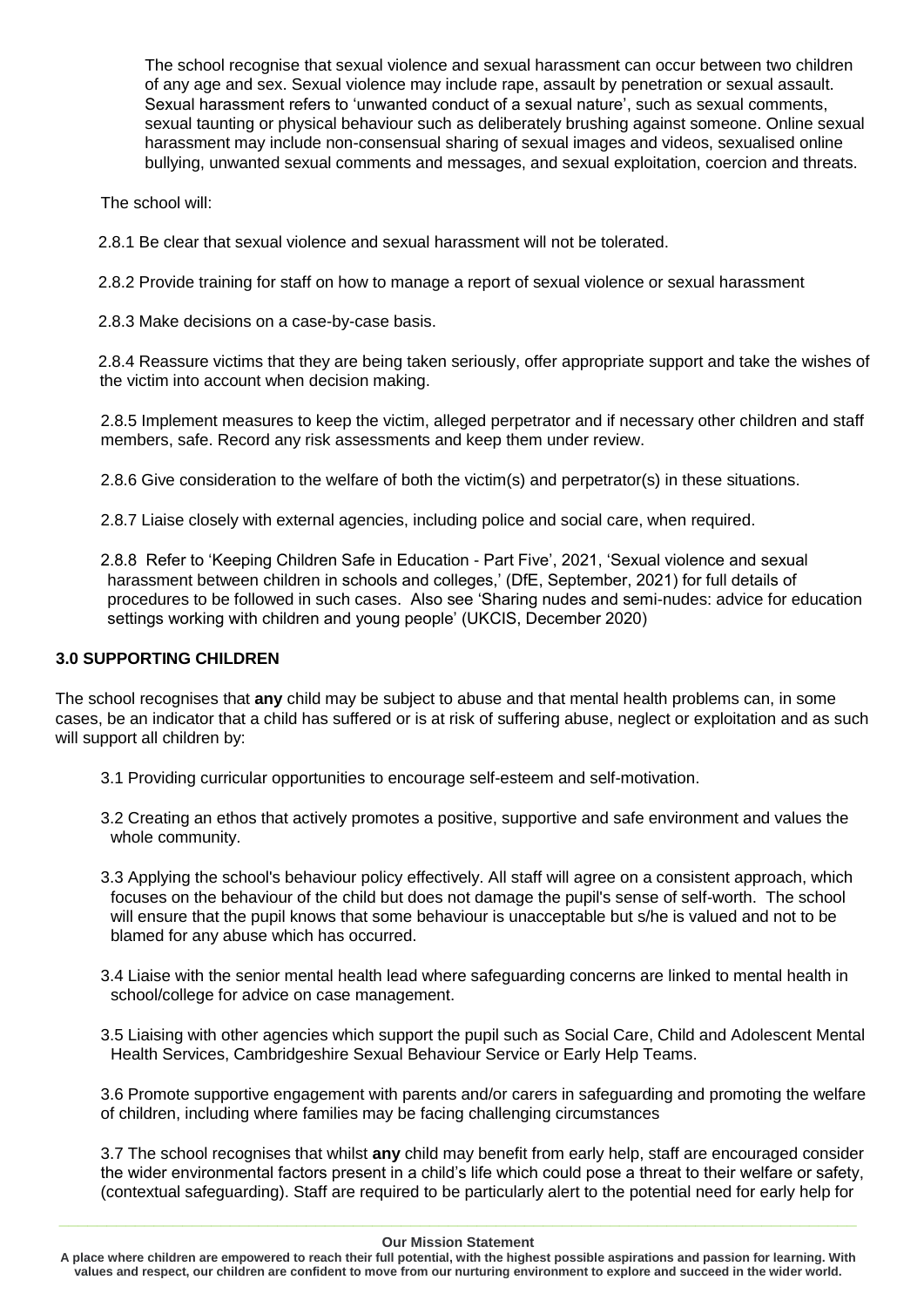children in particular circumstances. Please see pages 8 – 9 of Keeping Children Safe in Education, 2021 for the complete list. The list includes:

## **3.6.1 Children with Disabilities, Additional Needs or Special Educational Needs**

We recognise that, statistically, children with additional needs, special educational needs, emotional and behavioural difficulties and disabilities are most vulnerable to abuse. School staff who deal with children with complex and multiple disabilities and/or emotional and behavioural problems should be particularly sensitive to indicators of abuse*.* 

The school has pupils with emotional and behavioural difficulties and/or challenging behaviours. The school will support staff to decide appropriate strategies that will reduce anxiety for the individual child and raise self–esteem as part of an overall behaviour support plan agreed with parents/carers.

As part of the PSHE curriculum staff will teach children personal safety skills commensurate with their age, ability and needs. Children will be taught personal safety skills how to recognise if they are feeling unsafe including within family relationships and friendships; how to ask for help; the difference between safe and unsafe secrets; the difference between safe and unsafe physical contact; and how recognise and manage risk including in a digital context. The content of lessons will be shared with parents/carers so that these skills can be supported at home.

The school has pupils who may have communication difficulties and we are aware that they are vulnerable to abuse because they are unable to express themselves to others. Instead such children will often exhibit changes in behaviours or signs and indicators of abuse recognised by staff with a good knowledge of the child.

Where necessary, the school will provide additional training to staff in the use of Makaton, PECS or other communication systems. Supervision by senior managers will be vigilant to create a protective ethos around the child.

We promote high standards of practice, including ensuring that disabled children know how to raise concerns, and have access to a range of adults with whom they can communicate.

## **3.6.2 Young Carers**

The school recognises that children who are living in a home environment which requires them to act as a young carer for a family member or a friend, who is ill, disabled or misuses drugs or alcohol can increase their vulnerability and that they may need additional support and protection.

School will: seek to identify young carers; offer additional support internally; signpost to external agencies; be particularly vigilant to the welfare of young carers and follow the procedures outlined in this policy, referring to Early Help or Social Care as required if concerns arise.

## **3.6.3 Children at Risk of Criminal Exploitation**

Criminal exploitation of children is a form of harm that is a typical feature of county lines activity. Drug networks or gangs exploit children and young people to carry drugs and money from urban areas to suburban and rural areas. Exploitation can occur even if activity appears to be consensual.

All staff will consider whether children are at risk of abuse or exploitation in situations outside their families. School will address indicators of child criminal exploitation with staff through training. Staff will follow the procedures outlined in this policy if concerns of criminal exploitation arise.

The Designated Safeguarding Lead will complete Safeguarding Children Partnership Board's [Exploitation](http://www.safeguardingcambspeterborough.org.uk/wp-content/uploads/2018/05/Exploitation-CSECCE-Risk-Assessment-Tool.docx)  [\(CSE / Criminal/Gangs\) Risk Assessment and Management Tool](http://www.safeguardingcambspeterborough.org.uk/wp-content/uploads/2018/05/Exploitation-CSECCE-Risk-Assessment-Tool.docx) and refer to Social Care if there is a concern that a young person may be at risk of criminal exploitation.

**A place where children are empowered to reach their full potential, with the highest possible aspirations and passion for learning. With values and respect, our children are confident to move from our nurturing environment to explore and succeed in the wider world.**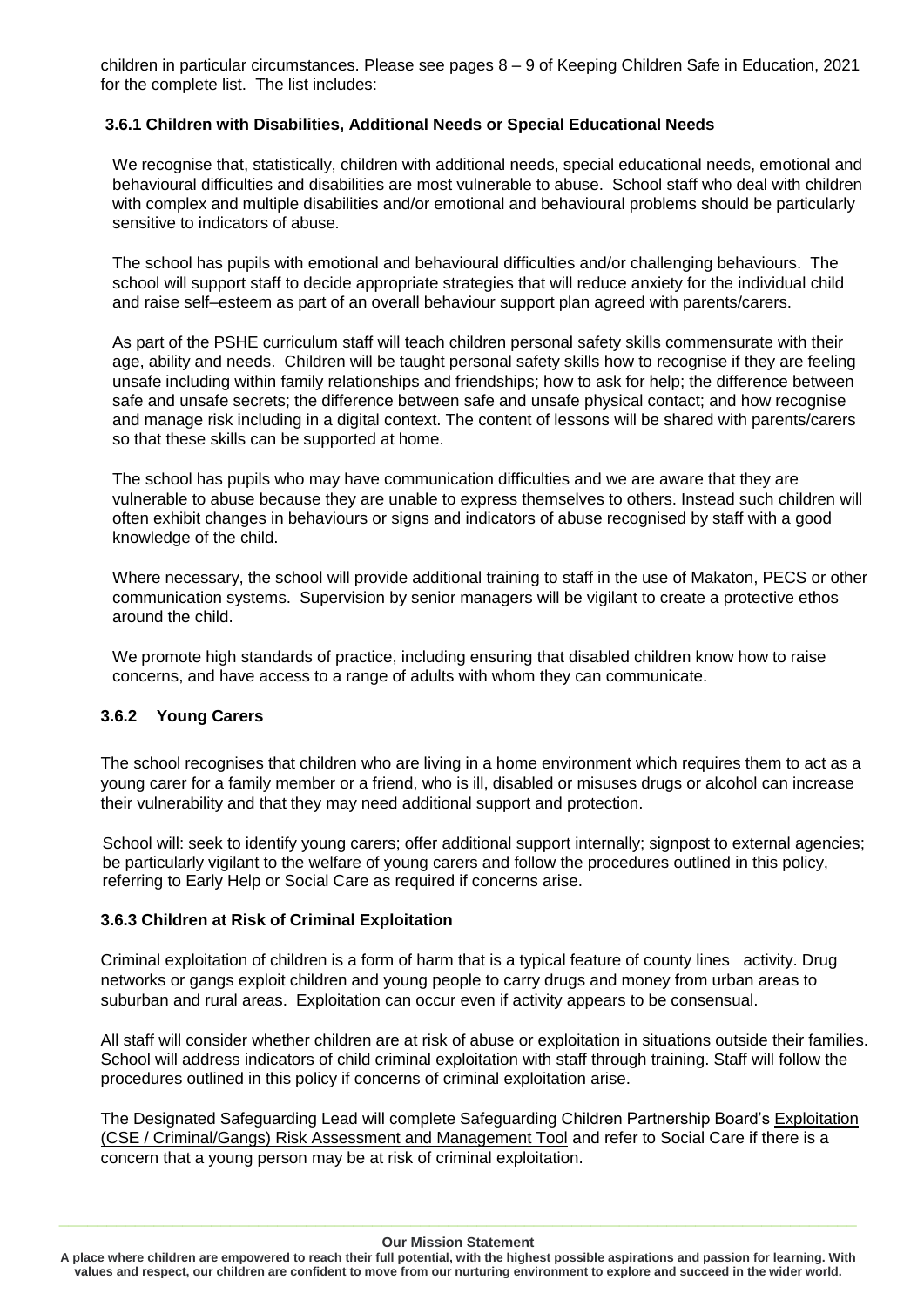The school recognises that young people who go missing can be at increased risk of child criminal exploitation modern slavery and/or trafficking and has procedures in place to ensure appropriate response to children and young people who go missing, particularly on repeat occasions – (see 3.6.4).

## **3.6.4 Children Frequently Missing Education**

School recognises that children going missing, particularly repeatedly, can act as a warning sign of a range of safeguarding possibilities including abuse, neglect, child sexual exploitation and child criminal exploitation, modern slavery, mental health problems, risk of substance abuse, risk of travelling to conflict zones, and risk of FGM or forced marriage.

The school monitors attendance of individual pupils closely, as outlined in the Attendance Policy, and analyses patterns of absence to aid early identification of concerning patterns of absence.

The school endeavors to hold more than one emergency contact for each pupil to provide additional options to make contact with a responsible adult when a child missing education is identified as a welfare and/or safeguarding concern.

When a child is missing from education, the school follows the procedure as set out in Cambridgeshire's Children Missing Education guidance. The school will inform the Education Welfare Officer and Social Care if a missing child is subject to a Child Protection Plan or there have been ongoing concerns.

## **3.6.5 Children Misusing Drugs or Alcohol**

The discovery that a young person is misusing legal or illegal substances or reported evidence of their substance misuse is not necessarily sufficient in itself to initiate child protection proceedings but the school will consider such action in the following situations:

When there is evidence or reasonable cause:

- To believe the young person's substance misuse may cause him or her to be vulnerable to other abuse such as sexual abuse;
- To believe the pupil's substance related behaviour is a result of abuse or because of pressure or incentives from others, particularly adults;
- Where the misuse is suspected of being linked to parent/carer substance misuse.
- Where the misuse indicates an urgent health or safeguarding concern
- Where the child is perceived to be at risk of harm through any substance associated criminality

## **3.6.6 Children at Risk of Child Sexual Exploitation**

Child sexual exploitation is a form of child sexual abuse. It occurs where an individual or group takes advantage of an imbalance of power to coerce, manipulate or deceive a child or young person under the age of 18 into sexual activity (a) in exchange for something the victim needs or wants, and/or (b) for the financial advantage or increased status of the perpetrator or facilitator. The victim may have been sexually exploited even if the sexual activity appears consensual. Child sexual exploitation does not always involve physical contact; it can also occur through the use of technology.

CSE can be a one-off occurrence or a series of incidents over time and range from opportunistic to complex organised abuse. It can involve force and/or enticement-based methods of compliance and may, or may not, be accompanied by violence or threats of violence.

Sexual exploitation can take many different forms from the seemingly 'consensual' relationship to serious organised crime involving gangs and groups. Potential indicators of sexual exploitation will be addressed within staff training, including raising awareness with staff that some young people who are being sexually exploited do not show any external signs of abuse and may not recognise it as abuse. Staff will follow the procedures outlined in this policy if concerns of child sexual exploitation arise.

#### **Our Mission Statement**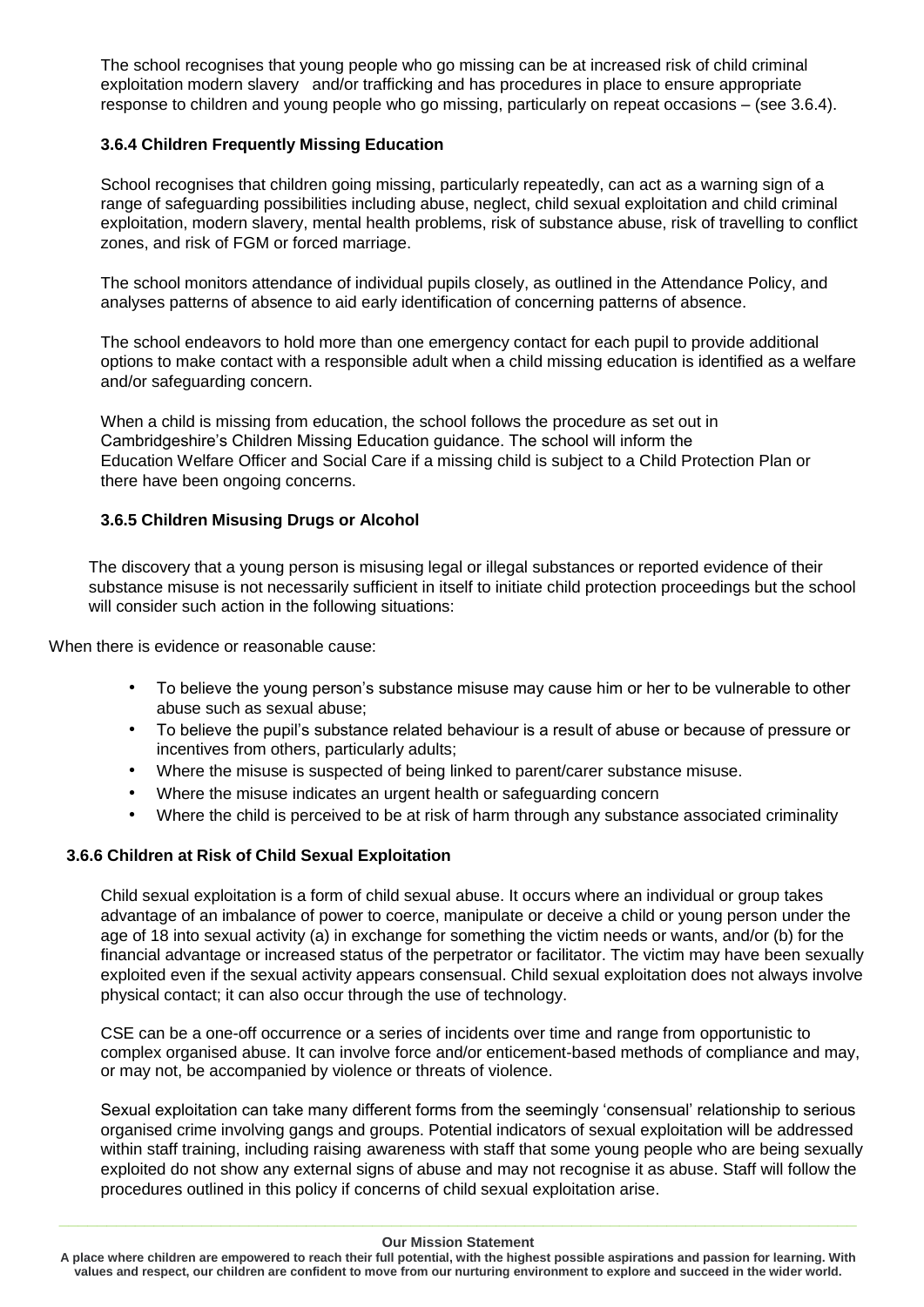The Designated Safeguarding Lead will complete the Safeguarding Children Partnership Board's [Exploitation \(CSE / Criminal/Gangs\) Risk Assessment and](http://www.safeguardingcambspeterborough.org.uk/wp-content/uploads/2018/05/Exploitation-CSECCE-Risk-Assessment-Tool.docx) [Management Tool](http://www.safeguardingcambspeterborough.org.uk/wp-content/uploads/2018/05/Exploitation-CSECCE-Risk-Assessment-Tool.docx) and refer to Social Care if there is a concern that a young person may be at risk of CSE.

The school recognises that young people who go missing can be at increased risk of sexual exploitation and has procedures in place to ensure appropriate response to children and young people who go missing, particularly on repeat occasions (see 3.6.4).

## **3.6.7 Children Living with Substance Misusing Parents/Carers**

Misuse of drugs and/or alcohol is strongly associated with Significant Harm to children, especially when combined with other features such as domestic violence.

When the school receives information about drug and alcohol abuse by a child's parents/carers they will follow appropriate procedures.

This is particularly important if the following factors are present:

- Use of the family resources to finance the parent's dependency, characterised by inadequate food, heat and clothing for the children
- Children exposed to unsuitable caregivers or visitors, e.g. customers or dealers
- The effects of alcohol leading to an inappropriate display of sexual and/or aggressive behaviour
- Chaotic drug and alcohol use leading to emotional unavailability, irrational behaviour and reduced parental vigilance
- Disturbed moods as a result of withdrawal symptoms or dependency
- Unsafe storage of drugs and/or alcohol or injecting equipment
- Drugs and/or alcohol having an adverse impact on the growth and development of the unborn child

## **3.6.8 Children Living with Domestic Abuse**

The Domestic Abuse Act 2021 introduces the first ever statutory definition of domestic abuse and recognises the impact of domestic abuse on children, as victims in their own right, if they see, hear or experience the effects of abuse.

All children can witness and be adversely affected by domestic abuse in the context of their home life where domestic abuse occurs between family members. Experiencing domestic abuse and/or violence can have a serious, long lasting emotional and psychological impact on children. In some cases, a child may blame themselves for the abuse or may have had to leave the family home as a result.

Young people can also experience domestic abuse within their own intimate relationships. This form of peer on peer abuse is sometimes referred to as 'teenage relationship abuse'. Depending on the age of the young people, this may not be recognised in law under the statutory definition of 'domestic abuse' (if one or both parties are under 16).

Domestic Abuse is defined as any incident or pattern of incidents of controlling, coercive or threatening behaviour, violence or abuse between those aged 16 or over who are 'personally connected' regardless of gender or sexuality. This can encompass but is not limited to the following types of abuse: psychological, physical, sexual, financial and emotional, coercive or controlling behaviour.

The school recognises that where there is Domestic Abuse in a family, the children/young people will always be affected; the longer the violence continues, the greater the risk of significant and enduring harm, which they may carry with them into their adult life and relationships. Domestic Abuse can also affect children in their personal relationships as well as in the context of home life.

Staff will follow the procedures outlined in this policy if concerns of Domestic Abuse arise. The school will vigilantly monitor the welfare of children living in domestic abuse households, offer support to them and contribute to any Multi-Agency Risk Assessment Conference (MARAC) safety plan as required.

**A place where children are empowered to reach their full potential, with the highest possible aspirations and passion for learning. With values and respect, our children are confident to move from our nurturing environment to explore and succeed in the wider world.**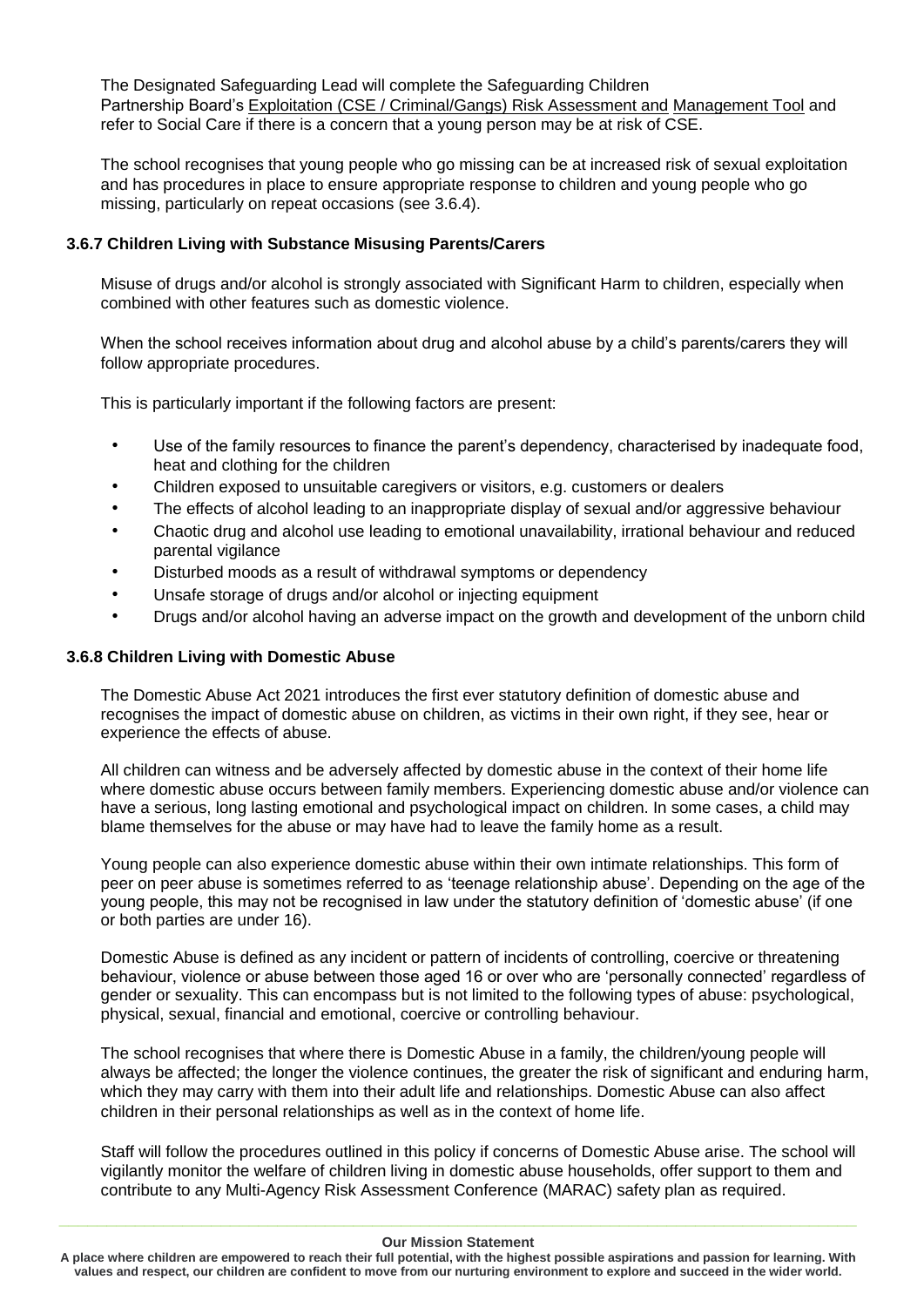At Orchard Park Primary School, we are working in partnership with Cambridgeshire Police and Cambridgeshire County Council to identify and provide appropriate support to pupils who have experienced domestic abuse in their home; this scheme is called Operation Encompass.

In order to achieve this, Cambridgeshire's Education Safeguarding Team will share police information of all domestic incidents, where one of our pupils has been present, with the Designated Safeguarding Lead(s) (DSL)/Domestic Abuse (DA) Lead.

On receipt of any information, the DSL/DA Lead will decide on the appropriate support the child may require. The Operation Encompass information is stored in line with all other confidential safeguarding and child protection information. All information sharing and resulting actions will be undertaken in accordance with the 'Cambridgeshire and Peterborough Joint Agency Protocol for Domestic Abuse – Notifications to Schools, Colleges and Early Years settings'.

## **3.6.9 Children at Risk of 'Honour- Based' Abuse Including Female Genital Mutilation**

So called 'honour-based abuse (HBA)' encompasses incidents which have been committed to protect or defend the honour of the family and/or community, including breast ironing, female genital mutilation (FGM) and forced marriage. The school takes these concerns seriously and staff are made aware of the possible signs and indicators that may alert them to the possibility of HBA through training. Staff are required to treat all forms of HBA as abuse and follow the procedures outlined in this policy.

FGM is a procedure involving the partial or total removal of the external female genitalia or other injury to the female genital organs. FGM is illegal in the UK. Any indication that a child is at risk of FGM, where FGM is suspected, or where the woman is over 18, will be dealt with under the child protection procedures outlined in this policy. Staff will report concerns to the DSL, who will make appropriate and timely referrals to social care. In these cases, parents will not be informed before seeking advice and the case will still be referred to social care even if it is against the pupil's wishes.

In accordance with the Female Genital Mutilation Act, it is a statutory duty for teachers in England and Wales to report 'known' cases of FGM in under-18s which they identify in the course of their professional work to the police. Teachers should still consider and discuss any such case with the DSL and involve social care as appropriate, but the teacher will personally report to the police that an act of FGM appears to have been carried out.

## **3.6.10 Children Who Have Returned Home to Their Family from Care**

The school recognises that a previously looked after child potentially remains vulnerable. School will vigilantly monitor the welfare of previously looked after children, keep records and notify Social Care as soon as there is a recurrence of a concern in accordance with the Cambridgeshire Children Partnership Board 'Inter - Agency Procedures.'

## **3.6.11 Children Showing Signs of Abuse and/or Neglect**

School recognise that experiencing abuse or neglect may have an adverse impact on those children which may last into adulthood without appropriate intervention and support. School may be the only stable, secure and predictable element in the lives of children at risk. Children who have experienced abuse or neglect may display this through their own behaviour, which may be challenging and defiant or passive and withdrawn. We recognise that children may develop abusive behaviours and that these children may need to be referred on for appropriate support and intervention.

All staff should be aware that safeguarding incidents and/or behaviours can be associated with factors outside the school or college and/or can occur between children outside of these environments. All staff, but especially the designated safeguarding lead (and deputies) should consider whether children are at risk of abuse or exploitation in situations outside their families. Extra-familial harms take a variety of different forms and children can be vulnerable to multiple harms including (but not limited to) sexual exploitation, criminal exploitation, and serious youth violence.

#### **Our Mission Statement**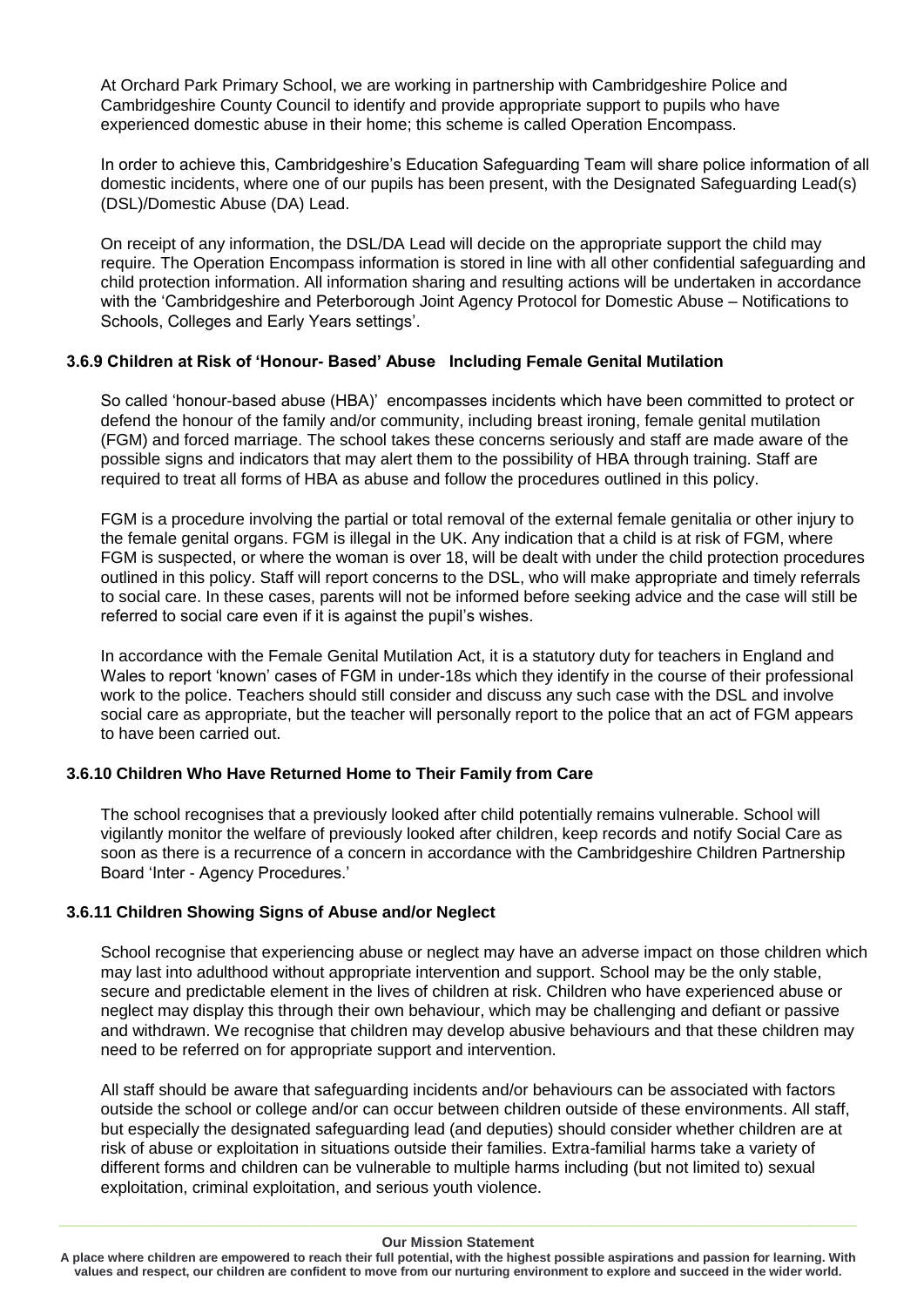School will provide training for staff to ensure that they have the skills to identify and report cases, or suspected cases, of abuse in accordance with the procedures outlined in this policy.

## **3.6.12 Children at Risk of Radicalisation**

Children are vulnerable to extremist ideology and radicalisation. Similar to protecting children from other forms of harms and abuse, protecting children from this risk should be a part of a schools' or colleges' safeguarding approach.

School recognises that children are vulnerable to extremist ideology and radicalisation and that protecting children from this risk forms part of the school's safeguarding response.

The governing body will ensure that the DSL has undertaken Prevent awareness training and that all staff receive training about the Prevent duty.

Staff are required to be alert to changes in children's behaviour which could indicate they need help or protection. Concerns that a child is at risk of radicalisation are referred to the DSL in the usual way. The school's/college's designated safeguarding lead (and any deputies) should be aware of local procedures for making a Prevent referral. If appropriate the DSL will make a Channel referral See also 'The Prevent Duty, Departmental advice for schools and childcare providers', DfE (June 2015), and 'Revised Prevent Duty Guidance: for England and Wales,' HM Government, (July 2015).

## **3.6.13 Privately Fostered Children**

Private fostering is when a child under the age of 16, (under 18 if disabled) is provided with care and accommodation by a person who is not a parent, person with parental responsibility for them or relative in their own home for 28 days or more.

The school will follow the mandatory duty to inform the local authority of any 'Private Fostering' arrangements and refer to the Specialist Fostering Team.

### **3.6.14 Children who have Family Members in Prison**

The school is committed to supporting children and young people who have a parent or close relative in prison and will work with the family to find the best ways of supporting the child.

The school recognises that children with family members in prison are at risk of poor outcomes including: poverty, stigma, isolation, poor mental health and poor attendance.

The school will treat information shared by the family in confidence and it will be shared on a 'need to know' basis.

The school will work with the family and the child to minimise the risk of the child not achieving their full potential.

## **4.0 PREVENTING UNSUITABLE PEOPLE FROM WORKING WITH CHILDREN**

4.1 The school will operate safer recruitment practices including ensuring appropriate DBS and reference checks are undertaken according to Part three of 'Keeping Children Safe in Education' (2021). This section should be read in conjunction with the school's Safer Recruitment Policy.

4.2 The governing body will ensure that at least one of the persons who conducts an interview has completed safer recruitment training**.** 

#### **Our Mission Statement**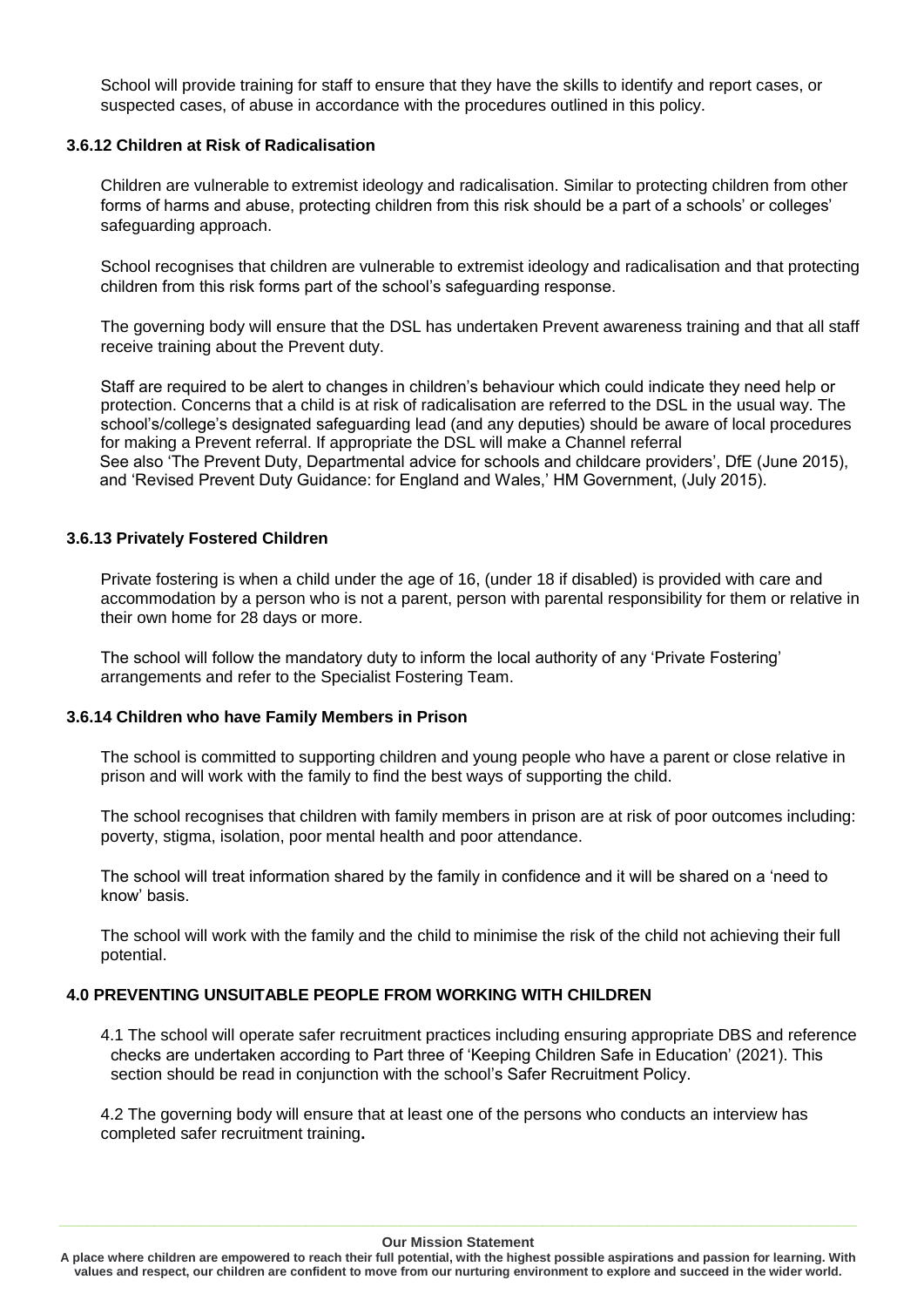**The following members of staff have undertaken Safer Recruitment training:** Miss Stacey Harper and Mrs Lynsey Rolfe

## **4.3 Allegations that may meet the harms threshold (Part Four, Section One)**

- 4.3.1 Any allegation of abuse made against a member of staff (including supply staff and volunteers) that meets the harms threshold as set out in Keeping Children Safe in Education, 2021, Part Four, Section One, will be reported straight away to the Head Teacher or Principal.
- 4.3.2 In cases where the Head Teacher or Principal is the subject of an allegation, it will be reported to the Chair of Governors. The school will follow the procedures set out in Part Four of 'Keeping Children Safe in Education', 2021.

4.3.3 The school will consult with the Local Authority Designated Officer (LADO) in the event of an allegation being made against a member of staff, volunteer or agency/supply staff and adhere to the relevant procedures set out in 'Keeping Children Safe in Education', 2021 and the school's HR Policies, and seek advice from their HR provider.

4.3.4.The Headteacher or Chair of Governors will ensure that all allegations are reported to the LADO within one working day. The LADO will advise on all further action to be taken.

4.3.5 Before contacting the LADO, schools and colleges should conduct basic enquiries in line with local procedures to establish the facts to help them determine whether there is any foundation to the allegation, being careful not to jeopardise any future police investigation.

4.3.6 Where the school or college identify a child has been harmed they should contact children's social care and as appropriate the police immediately.

4.3.7 Orchard Park will consider:

**Looking after the welfare of the child** - the designated safeguarding lead is responsible for ensuring that the child is not at risk and referring cases of suspected abuse to the local authority children's social care.

**Investigating and supporting the person subject to the allegation** - the case manager should discuss with the LADO, the nature, content and context of the allegation, and agree a course of action.

Any allegation of abuse made against a member of staff (including supply staff and volunteers) will be reported straight away to the Head Teacher or Principal. In cases where the Head Teacher or Principal is the subject of an allegation, it will be reported to the Chair of Governors. School will follow the procedures set out in Part four of 'Keeping Children Safe in Education' (2020).

**4.4**. The school will consult with the Local Authority Named Senior Officer in the event of an allegation being made against a member of staff or volunteer and adhere to the relevant procedures set out in 'Keeping Children Safe in Education', (2020) and the school's Personnel Manual from EPM Ltd.

**4.5** The Named Senior Officer will liaise with the Local Authority Designated Officer (LADO) ensuring that all allegations are reported to the LADO within one working day. Following consultation with the LADO, the Named Senior Officer will advise on all further action to be taken. Please note that the Head Teacher or Chair of Governors should **not** seek to interview the child/ren or members of staff involved until advice has been sought. Doing so may compromise any police interviews that may be necessary.

**4.6.** The school will ensure that any disciplinary proceedings against staff, supply staff or volunteers relating to child protection matters are concluded in full even when the member of staff, supply staff or volunteer is no longer employed at the school and that notification of any concerns is made to the relevant authorities and professional bodies and included in references where applicable.

**A place where children are empowered to reach their full potential, with the highest possible aspirations and passion for learning. With values and respect, our children are confident to move from our nurturing environment to explore and succeed in the wider world.**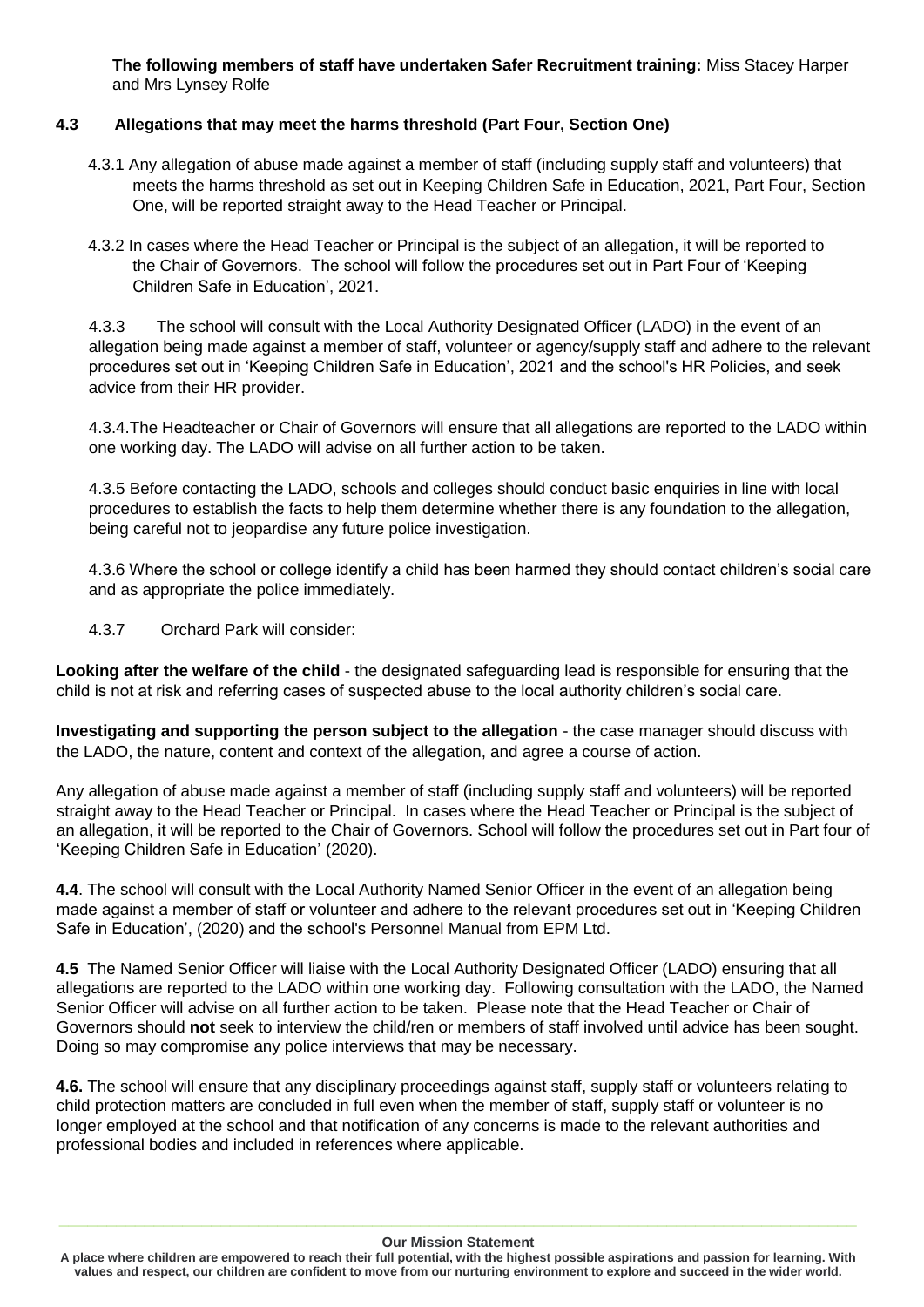**4.7** Staff (including supply staff and volunteers) who are the subject of an allegation have the right to have their case dealt with fairly, quickly, and consistently and to be kept informed of its progress. Suspension should not be an automatic response when an allegation is reported. However in some cases, staff may be suspended where this is deemed to be the best way to ensure that children are protected.

## 4.4 **Concerns that do not meet the harms threshold (Part Four, Section Two)**

4.4.1 Low level concerns that do not meet the harms threshold should be reported to the Headteacher/Principal. NB: The term low level does not mean that it is insignificant, it means that the behaviour towards a child does not meet the harms test.

4.4.2 In cases where the Head Teacher or Principal is the subject of an allegation, it will be reported to the Chair of Governors. The school will follow the procedures set out in Part Four of 'Keeping Children Safe in Education', 2021.

4.4.3 The school/college will deal with any such concern, no matter how small, where an adult working in or on behalf of the school or college may have acted in a way that:

- is inconsistent with the staff code of conduct, including inappropriate conduct outside of work; and
- does not meet the allegations threshold or is otherwise not considered serious enough to consider a referral to the LADO.

4.4.4 All low-level concerns should be recorded in writing. The record should include details of the concern, the context in which the concern arose, and action taken. The name of the individual sharing their concerns should also be noted, if the individual wishes to remain anonymous then that should be respected as far as reasonably possible.

4.4.5 Schools and colleges can decide where these records are kept, but they must be kept confidential, held securely and comply with the Data Protection Act 2018 and the UK General Data Protection Regulation (UK GDPR)

## *(Schools/colleges: Please state here how your records are kept e.g. hardcopy or online.)*

- **4.5** The school will promote an open and transparent culture in which all concerns about all adults working in or on behalf of the school or college (including supply teachers, volunteers and contractors) are dealt with promptly and appropriately. This will enable the school/college to identify concerning, problematic or inappropriate behaviour early; minimise the risk of abuse; and ensure that adults working in or on behalf of the school/college are clear about professional boundaries and act within these boundaries, and in accordance with the ethos and values of the institution.
	- 4.5.1 School/College should ensure that **all** staff, paid and unpaid, are aware of the need for maintaining appropriate and professional boundaries in their relationships with pupils and parents/carers as advised within the:Local Authority's Code of Conduct: 'Guidance for Safer Working Practice for Adults who work with Children and Young People in Education Settings Settings' (May 2019). As part of the Induction process, all staff, paid and unpaid, will receive guidance about how to create appropriate professional boundaries (in both the real and virtual world) with all children, especially those with a disability or who are vulnerable.
- **4.6** (Consideration must be given to the needs of the child and a recognition that a child may make an allegation against an innocent party because they are too afraid to name the real perpetrator. It is rare for a child to make an entirely false or malicious allegation, although misunderstandings and misinterpretations of events do happen. )
- **4.7** All staff have signed to confirm that they have read a copy of the read 'Guidance for Safer Working Practice for Adults who work with Children and Young People in Education Settings' (May 2019).

**A place where children are empowered to reach their full potential, with the highest possible aspirations and passion for learning. With values and respect, our children are confident to move from our nurturing environment to explore and succeed in the wider world.**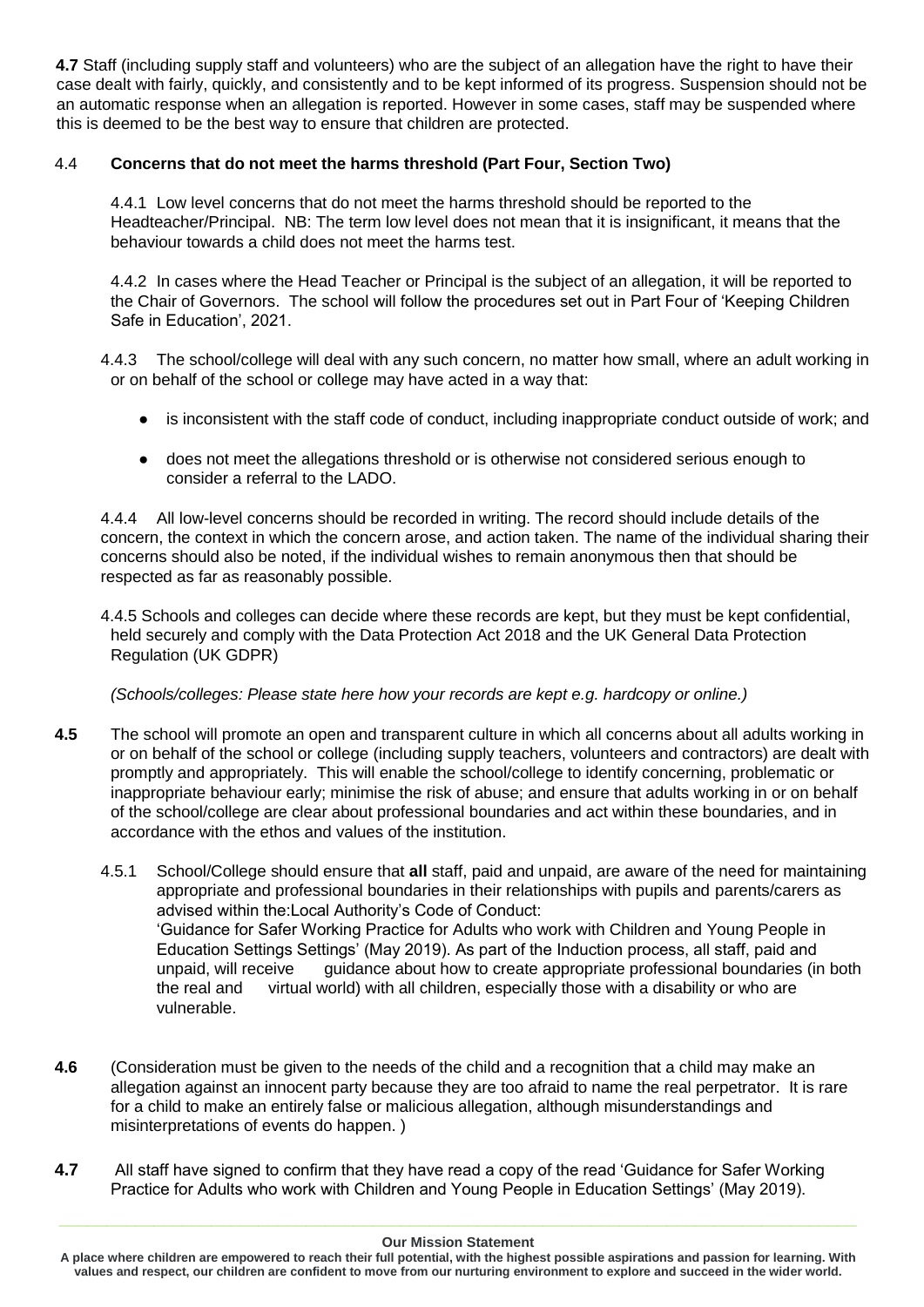- **4.8** The school will ensure that staff, supply staff and volunteers are aware that sexual relationships with pupils aged under 18 are unlawful and could result in legal proceedings taken against them under the Sexual Offences Act 2003 (Abuse of Position of Trust).
- **4.9** The school will ensure that communication between pupils and adults, by whatever method, are transparent and take place within clear and explicit professional boundaries and are open to scrutiny.

## **5.0 OTHER RELATED POLICIES**

5.1 This policy links to the following school policies:

 Anti-Bullying Policy Health and Safety Policy E-Safety and Acceptable Use Policy Intimate Care Policy Whistleblowing Policy Critical Incident Plan Attendance Policy Behaviour Policy EYFS Policy Lone Working Policy Protocol Supporting Pupils with Medical Conditions policy Protocol for children not collected from school at the end of the school day/activity Complaints Procedure

## **5.2 Use of Mobile Phones Policy**

5.2.1 Our policy on use of mobile phones, cameras and sharing of images is set out in the EYFS document and is reviewed annually. **Phones are not to be used at any time during school hours and are placed away in cupboards and handbags**. School Ipads should be used for taking and sharing images of pupils. All photos must be stored on the school server. During trips off site, the school mobile can be used for taking and sharing images with the school office. Images of pupils are only taken and shared once permission is given by the parent. Permission is sort upon admission. Permission rights are stored in the pupils school file.

## **6.0 GOVERNING BODY SAFEGUARDING RESPONSIBILITIES**

- **6.1** Governing bodies should ensure they facilitate a whole school/college approach to safeguarding. This means ensuring safeguarding and child protection are at the forefront and underpin all relevant aspects of process and policy development. Ultimately, all systems, processes and policies should operate with the best interests of the child at their heart.
- **6.2** The governing body fully recognises its responsibilities with regard to child protection and safeguarding and promoting the welfare of children. It aims to ensure that the policies, procedures and training in school are effective and comply with the law and government guidance at all times.

It will:

- Nominate a governor for safeguarding and child protection who will take leadership responsibility for the school's safeguarding arrangements and practice and champion child protection issues.
- Ensure an annual report is made to the full governing body, and copied to the Education Child Protection Service. Any weaknesses will be rectified without delay
- Ensure that this Safeguarding and Child Protection policy is annually reviewed and updated and shared with staff. It will be published on the school website.
- Ensure that children's exposure to potential risks while using the internet is limited by having in place age appropriate filtering and monitoring systems.

**A place where children are empowered to reach their full potential, with the highest possible aspirations and passion for learning. With values and respect, our children are confident to move from our nurturing environment to explore and succeed in the wider world.**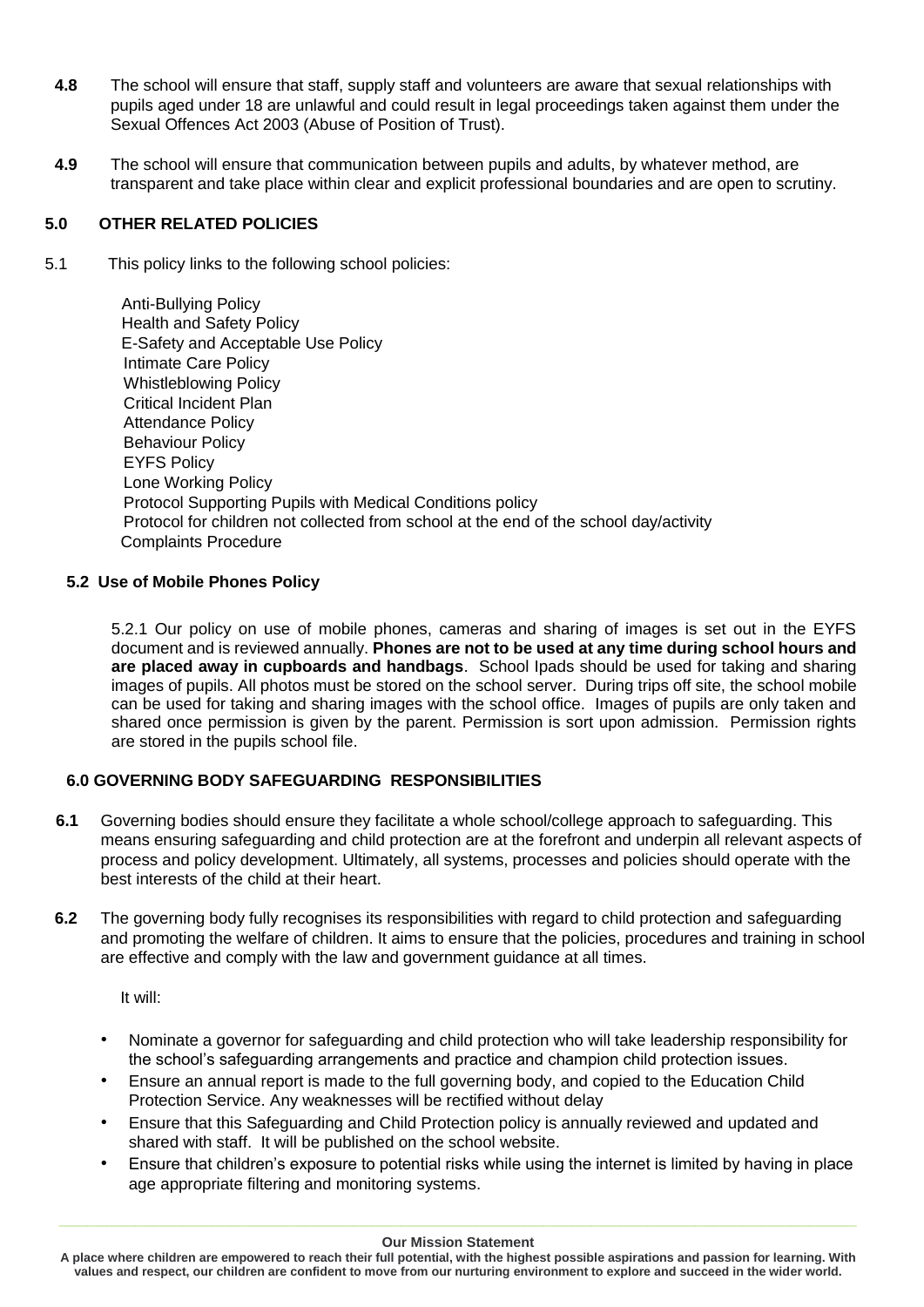• Ensure children's wishes and feelings are taken into account where there are safeguarding concerns.

## **6.2 Use of school premises for non-school activities - Extended Schools and Before and After School Activities (on or off school site)**

- 6.2.1 If the governing body provides extended school facilities or before or after school activities directly under the supervision or management of school staff, the school's arrangements for safeguarding as written in this policy shall apply.
- 6.2.2 Where services or activities are provided separately by another organisation or individual, either on or off school site, the governing body will seek assurance that they have appropriate policies and procedures in place to keep children safe and there are arrangements to liaise with the school on these matters where appropriate.

## **7**. **Pandemic safeguarding arrangements**

In response to the 2020 COVID 19 pandemic schools were required to take measures to ensure the health and wellbeing of both children and staff. This included children spending significant amount of time at home and away from the school environment.

An addendum document was issued that applied to the educational provision of the schools during the pandemic relating to Covid-19. This document will be reviewed, and updated according to developments and advice from government and the local authority. Unless otherwise communicated, normal safeguarding and child protection policy and procedures continue to apply.

This policy was ratified on 7<sup>th</sup> October 2021 and will be reviewed in September 2022

Signed by the Headteacher

Chair of Governors

AK Tuller

#### **Our Mission Statement**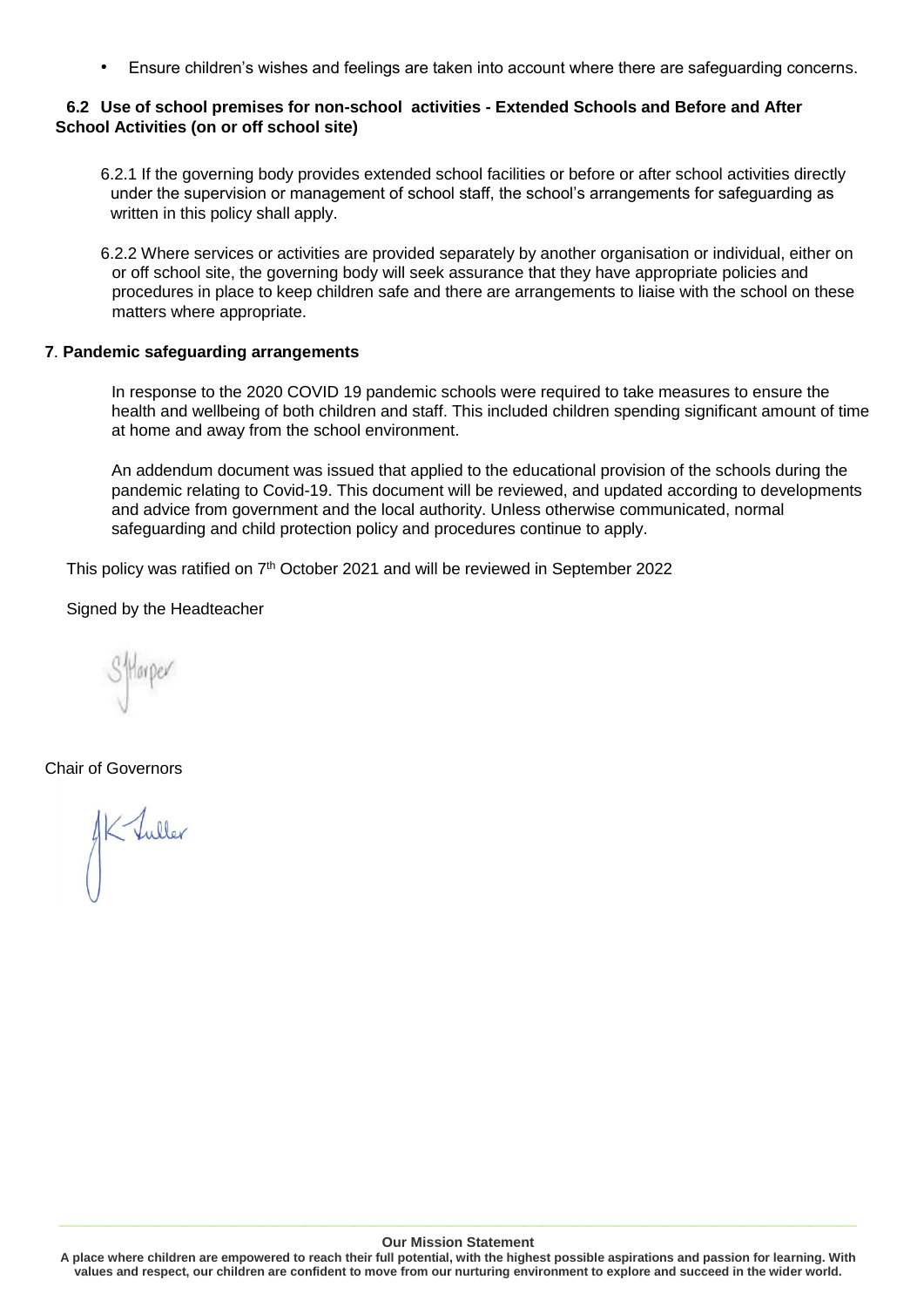## **Four categories of abuse**

**Physical Abuse** - may involve hitting, shaking, throwing, poisoning, burning or scalding, drowning, suffocating, or otherwise causing physical harm to a child. Physical harm may also be caused when a parent or carer fabricates the symptoms of, or deliberately induces, illness in a child.

**Neglect** - persistent failure to meet a child's basic physical and/or psychological needs, likely to result in the serious impairment of the child's health or development.

It may occur during pregnancy as a result of maternal substance misuse.

It may involve the neglect of or lack of responsiveness to a child's basic emotional needs.

It also includes parents or carers failing to:

- Provide adequate food, clothing and shelter including exclusion from home or abandonment
- Protect a child from physical and emotional harm or danger
- Ensure adequate supervision including the use of inadequate care-givers  $\Box$  Ensure access to appropriate medical care or treatment

**Emotional Abuse** - Is the persistent emotional maltreatment so as to cause severe and adverse effects on a child's emotional development.

It may involve conveying to a child that they are:

- Worthless
- Unloved
- **Inadequate**
- Valued only insofar as they meet another persons needs

It may include:

- not giving the child opportunities to express their views
- deliberately silencing them
- 'making fun' of what they say or how they communicate

It may also feature age or developmentally inappropriate expectations being imposed on children including:

- interactions that are beyond the child's developmental capability
- overprotection and limitation of exploration and learning  $\Box$  preventing participation in normal social interaction

It may involve:

- Seeing or hearing the ill-treatment of another
- Serious bullying (including cyberbullying) causing children frequently to feel frightened or in danger
- The exploitation or corruption of children

**A place where children are empowered to reach their full potential, with the highest possible aspirations and passion for learning. With values and respect, our children are confident to move from our nurturing environment to explore and succeed in the wider world.**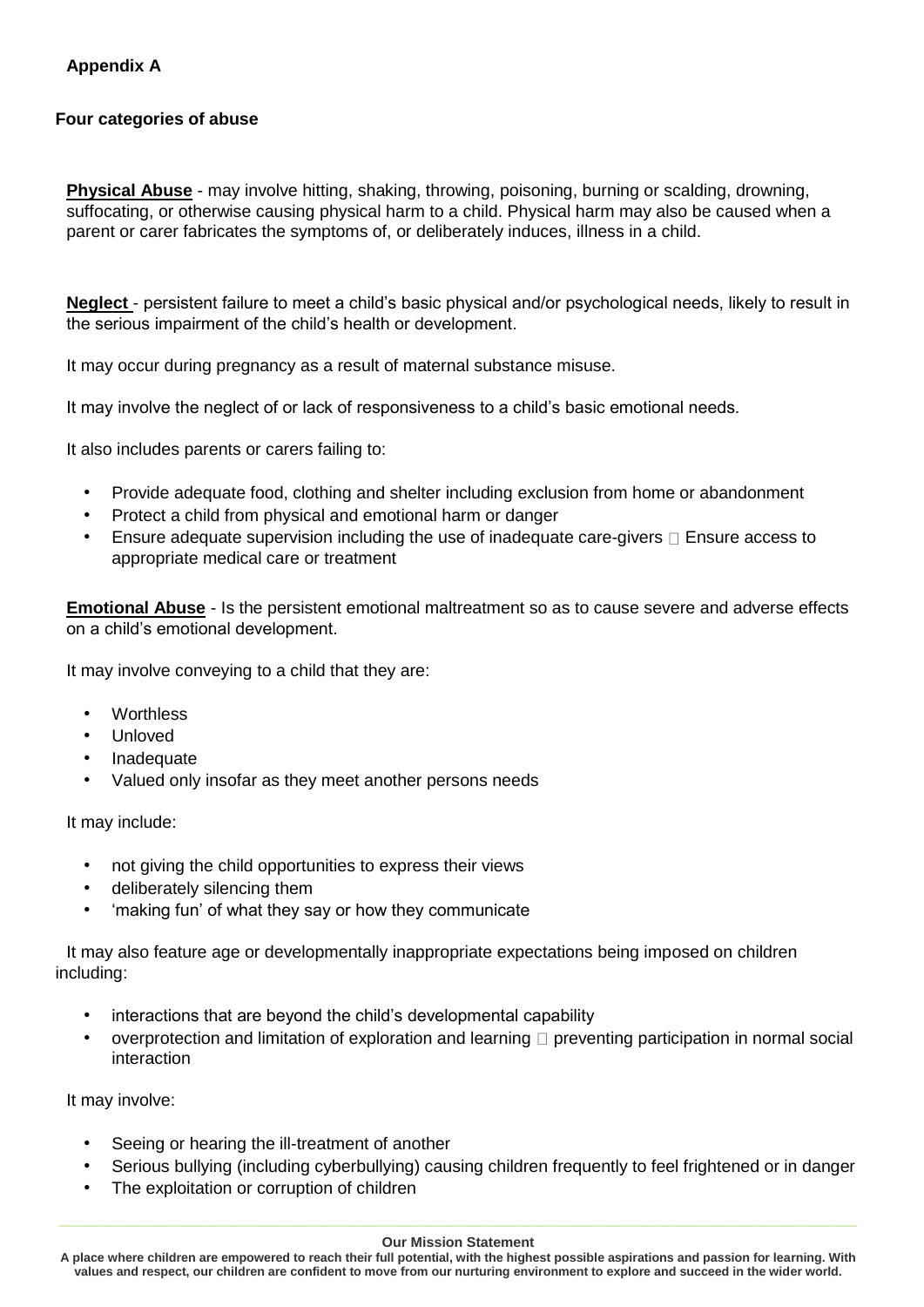Some level of emotional abuse is involved in all types of maltreatment although it may occur alone

**Sexual Abuse** – involves forcing or enticing a child or young person to take part in sexual activities, not necessarily involving a high level of violence, whether or not the child is aware of what is happening.

This may involve:

- physical contact including assault by penetration (e.g. rape or oral sex)
- non-penetrative acts such as masturbation, kissing, rubbing and touching outside of clothing
- non-contact activities involving:
- children in looking at, or in the production of, sexual images,
- children in watching sexual activities
- or encouraging children to behave in sexually inappropriate ways
- grooming a child in preparation for abuse (including via the internet).

Sexual abuse is not solely perpetrated by adult males. Women can also commit acts of sexual abuse, as can other children.

#### **Our Mission Statement**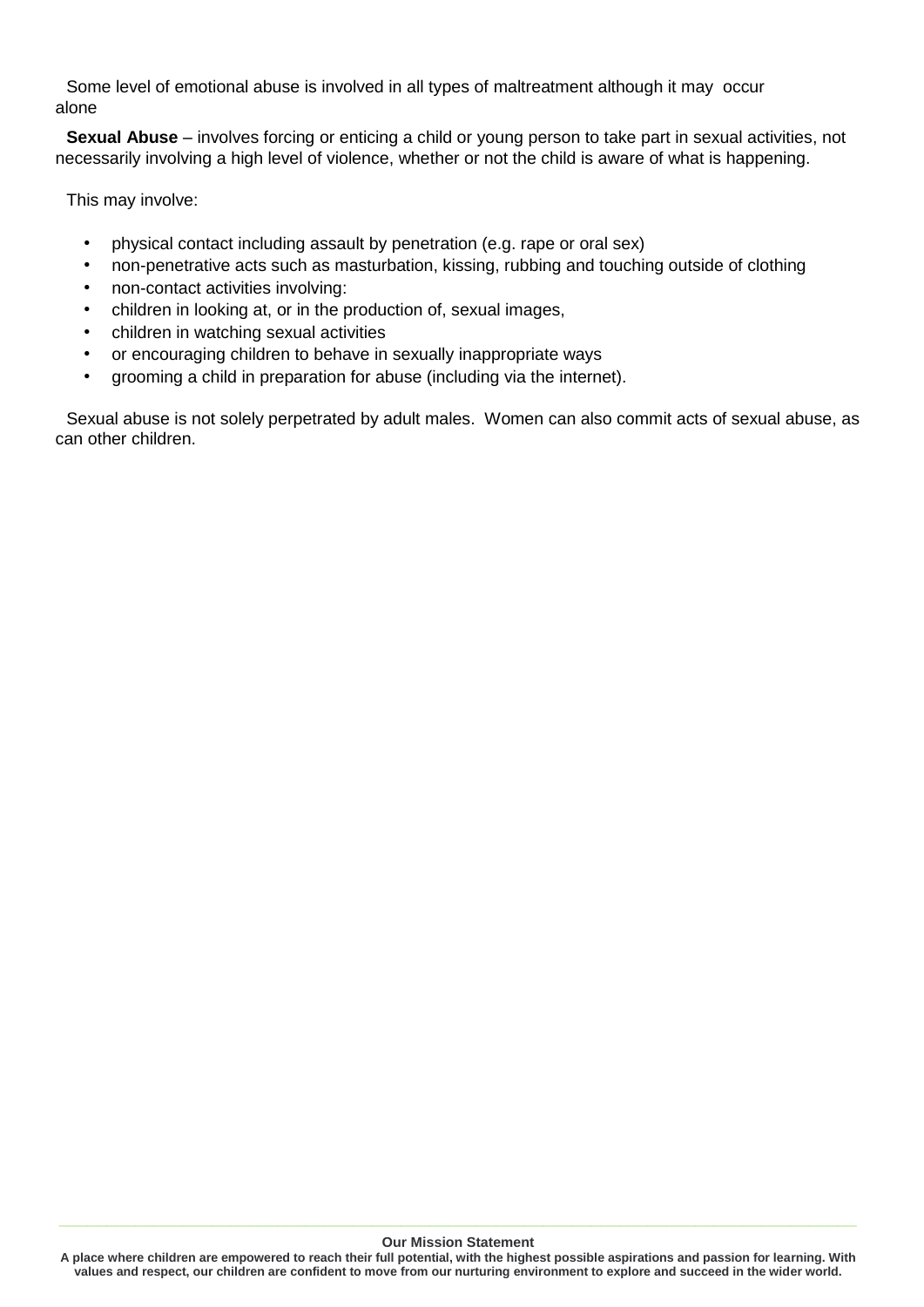## **Useful Contacts**

Cambridgeshire and Peterborough Safeguarding Children Partnership Board – Safeguarding Inter-Agency Procedures [http://www.safeguardingcambspeterborough.org.uk/childrenboard/](http://www.safeguardingcambspeterborough.org.uk/children-board/)

| <b>Education Safeguarding Team</b>                                                | ECPS.General@cambridgeshire.gov.uk |
|-----------------------------------------------------------------------------------|------------------------------------|
| Police Child Abuse Investigation Unit                                             | Tel: 101                           |
| <b>Cambridgeshire</b>                                                             |                                    |
| Education Safeguarding Manager - Sara Rogers<br>sara.rogers@cambridgeshire.gov.uk |                                    |
| Early Help Hub (EHH)                                                              | Tel: 01480 376666                  |
| Customer Service Centre – social care referrals                                   | Tel: 0345 045 5203                 |
| Emergency Duty Team (out of hours)                                                | Tel: 01733 234724                  |
| Local Authority Designated Officer (LADO)                                         |                                    |
| LADO@cambridgeshire.gov.uk                                                        | Tel: 01223 727967                  |
| Senior Education Adviser – Phil Nash                                              |                                    |

699448

## **Relevant Documents**

"Keeping Children Safe in Education: Statutory guidance for schools and colleges" (September 2021)

Safeguarding and remote education during coronavirus (COVID-19) (May 2020)

"Guidance for Safer Working Practice for those working with children and young people in education settings" (May 2019)

"Information sharing: Advice for practitioners providing safeguarding services to children, young people, parents and carers" (July 2018) "The Prevent Duty, Departmental advice for schools and childcare providers" (June 2015)

"Revised Prevent Duty Guidance: for England and Wales" (July 2015) "Sexual violence and sexual harassment between children in schools and colleges" (September, 2021)

Sharing nudes and semi-nudes: advice for education settings working with children and young people (UKCIS, December 2020)

"What to do if you're worried a child is being abused: Advice for practitioners" (March, 2015)

#### **Our Mission Statement**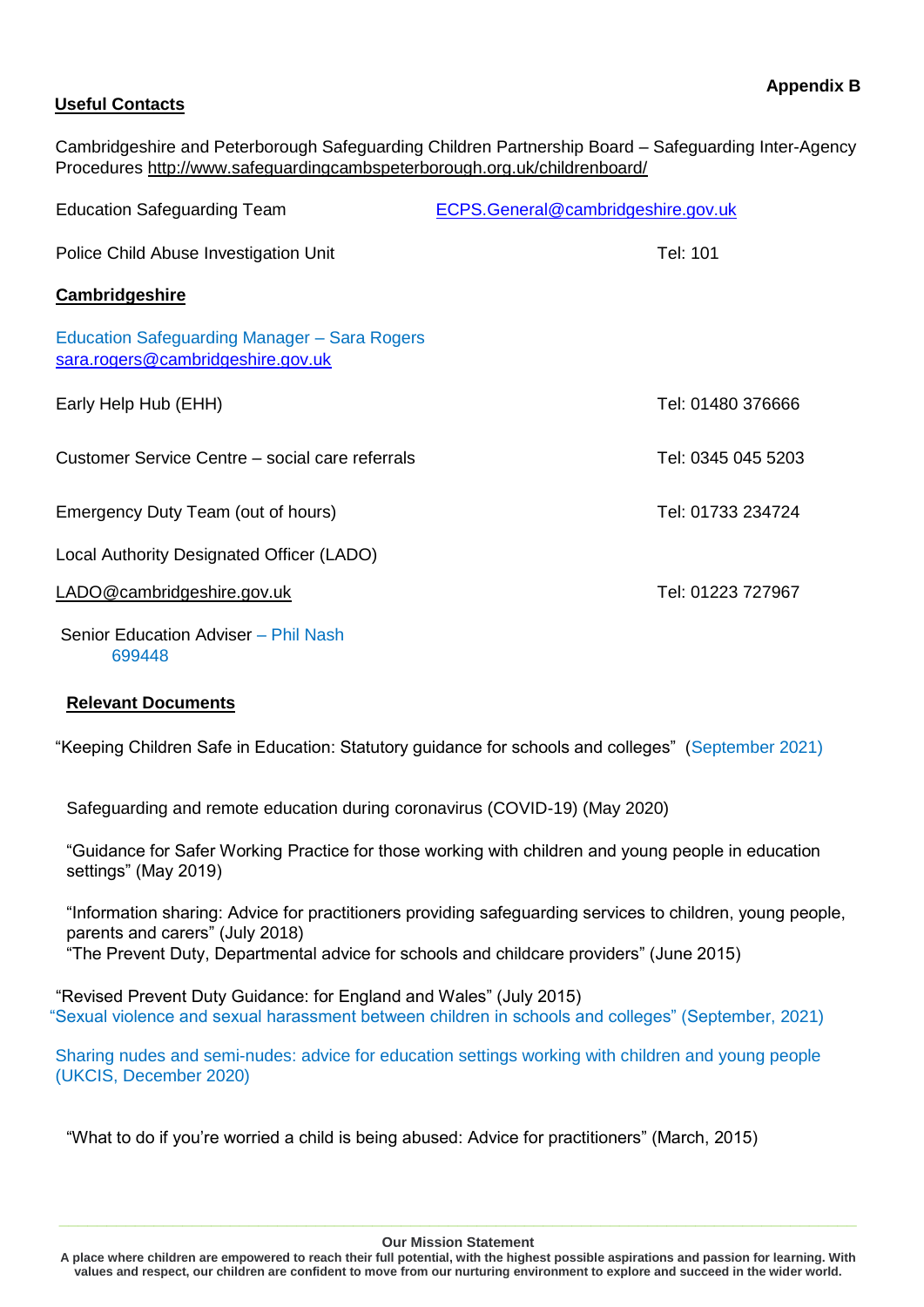"Working Together to Safeguard Children: A guide to inter-agency working to safeguard and promote the welfare of children" (July 2018)

**Our Mission Statement**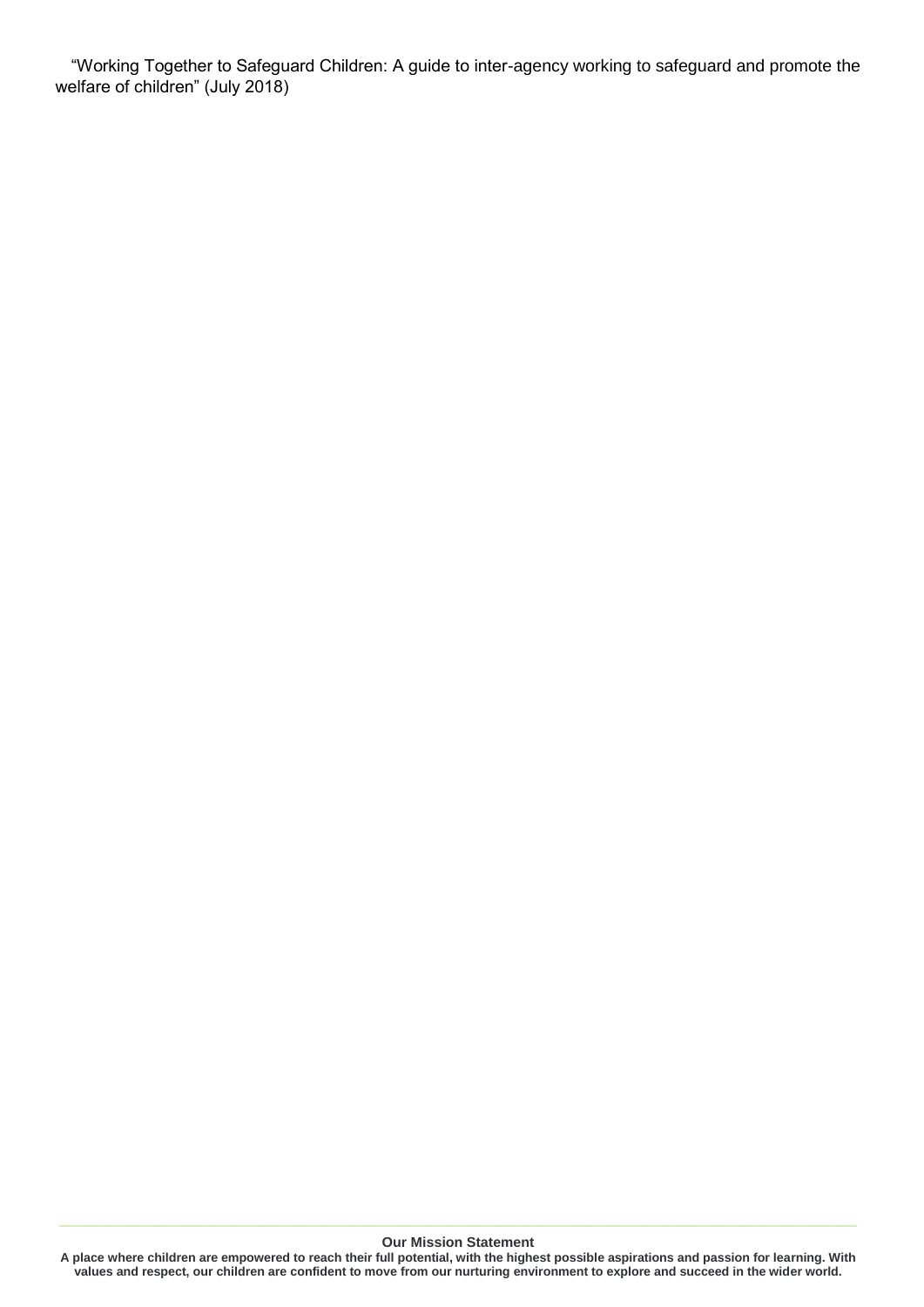**Managing an Allegation Against a Member of Staff or volunteer in your Establishment - Cambridgeshire Appendix C1**